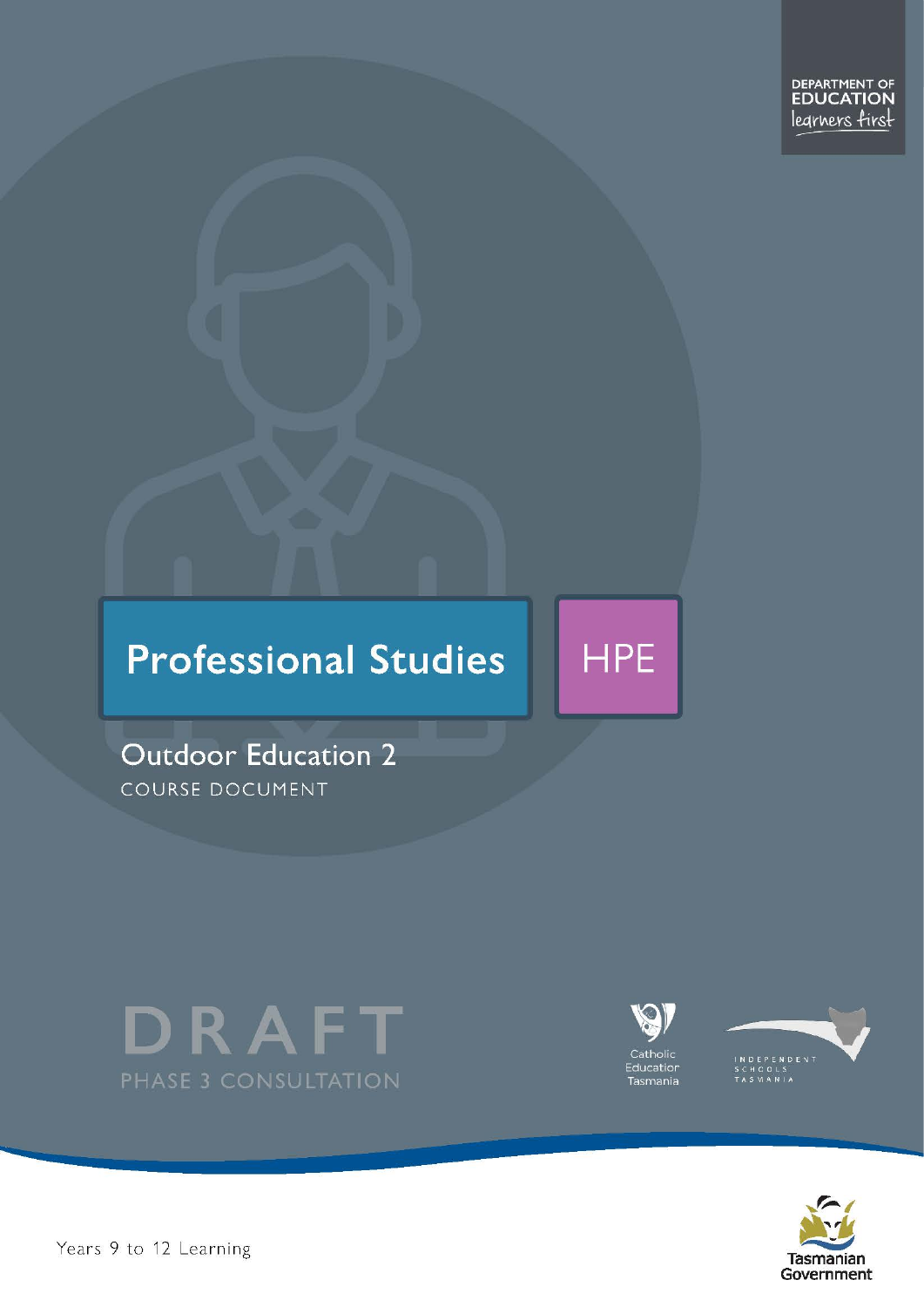# Table of Contents

Phase 3 Consultation Draft Published: March 2021

| $Stand arcs. 15$ |  |
|------------------|--|
|                  |  |
|                  |  |
|                  |  |
|                  |  |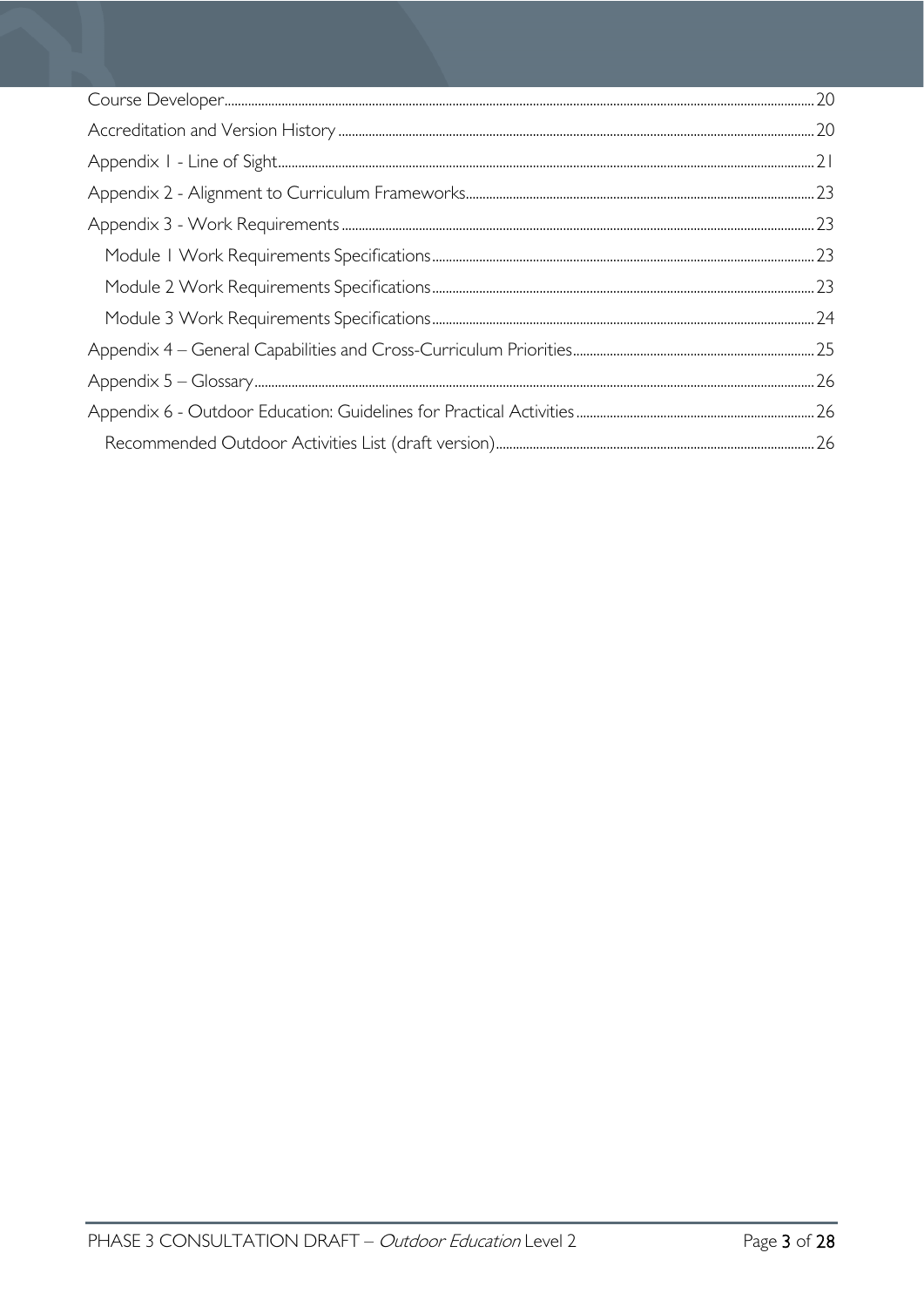# <span id="page-3-0"></span>Outdoor Education, 150 hours – Level 2

This course is the Level 2 component of the Outdoor Education program.

### <span id="page-3-1"></span>Aims

The purpose of Years 9 to 12 [Education](https://publicdocumentcentre.education.tas.gov.au/library/Shared%20Documents/Years-9-to-12-Education-Framework.pdf) is to enable all students to achieve their potential through Years 9 to 12 and beyond in further study, training or employment.

Years 9 to 12 Education enables: Personal Empowerment, Cultural Transmission, Preparation for Citizenship and Preparation for Work.

This course supports the principles of Access, Agency, Excellence, Balance, Support and Achievement as part of a range of programs that enables students to access a diverse and highly flexible range of learning opportunities suited to their level of readiness, interests and aspirations.

Courses aligned to the Years 9 to 12 Curriculum [Framework](https://publicdocumentcentre.education.tas.gov.au/library/Shared%20Documents/Education%209-12%20Frameworks%20A3%20WEB%20POSTER.pdf) belong to one of the five focus areas of Discipline-based Study, Transdisciplinary Projects, Professional Studies, Work-based Learning and Personal Futures.

<span id="page-3-3"></span><span id="page-3-2"></span>Outdoor Education Level 2 is a Professional Studies course.

# Focus Area – Professional Studies

Professional Studies bridges academic courses and career-related study to provide students with a combination of academic and practical knowledge, skills and understanding to pursue a particular pathway of interest. Courses integrate exposure to professional environments, processes and practice through inquiry based learning. Professional Studies reflect professional processes and standards and provide learners with an equivalent experience to that of someone working within that profession Professional Studies enhances students cognitive capacity, efficacy, creativity and craftsmanship in readiness for higher education, internships, apprenticeships, or work in a designated field of interest. Professional Studies courses connect with recognised professional study pathways and contextually align with key Tasmanian industry sectors.

Professional Studies courses have three key features that guide teaching and learning:

- exposure to professional practice
- ideation, research, discovery and integrated learning
- production and sharing replicating a professional paradigm.

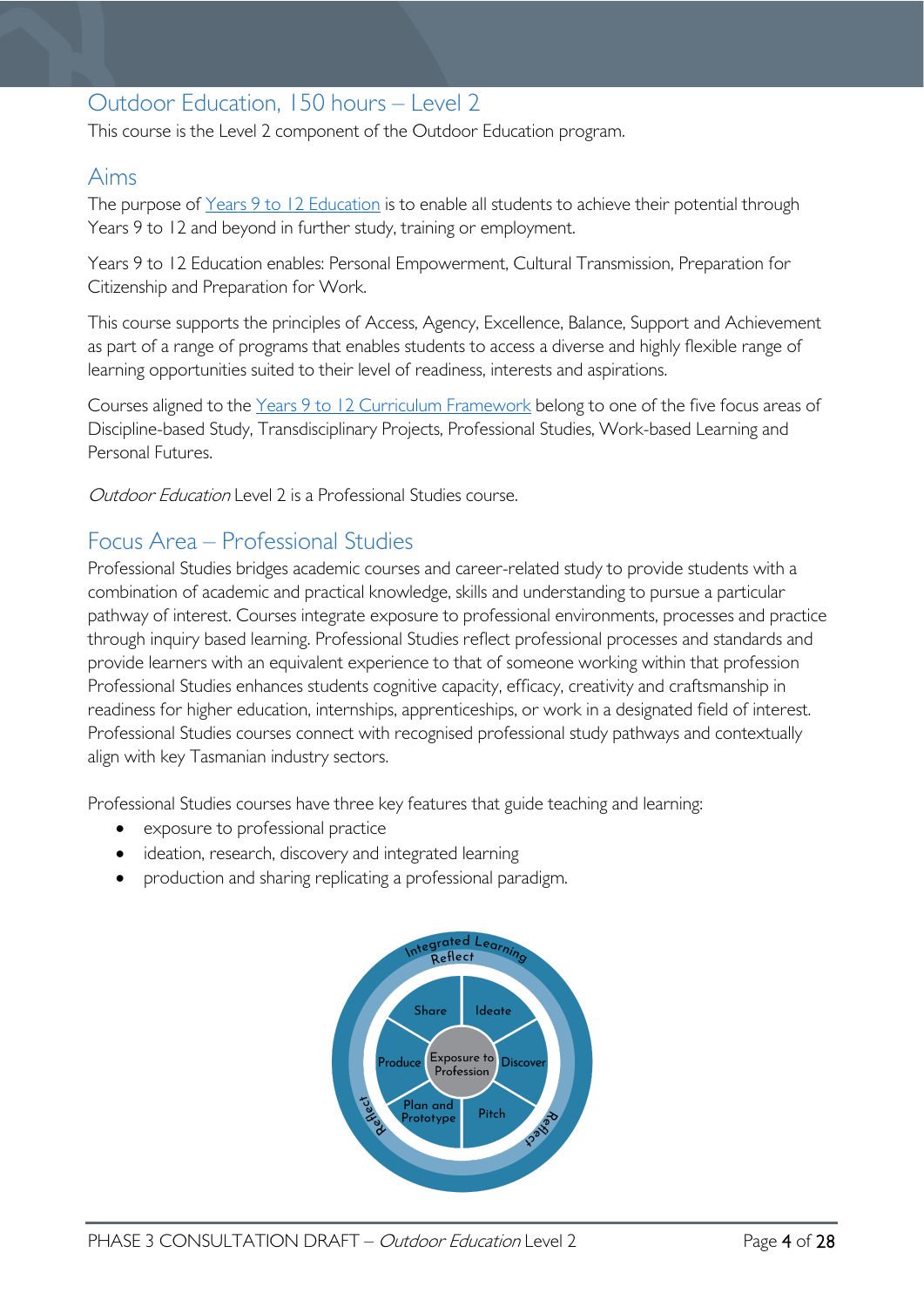In this course learners will do this by…

- new and emerging technologies
- exposure to professional practice, conventions, norms and ways of working
- various settings and authentic contexts
- integrated learning to make meaning and connections between learning and their lives
- critical thinking skills, challenges and design solutions
- sharing of products and solutions replicating a professional paradigm
- relationships between fields of outdoor education and industry
- ideation, research, and discovery approaches
- sustained inquiry focussed on an authentic problems, questions, projects, investigations or challenges.

### <span id="page-4-0"></span>**Rationale**

The Outdoor Education group of courses are uniquely placed to help students develop skills and understanding of group dynamics and outdoor leadership, safety management, natural and cultural history, environmental interpretation and sustainability. Tasmania is acknowledged internationally as a destination where our unique world-class natural heritage and climate provides learners with ready access to rich settings and opportunities to experience a diverse range of high-quality outdoor recreation experiences.

Outdoor learning allows people to experience and develop an appreciation of numerous outdoor activities, beyond the scope of sport or competition, and to explore the physical, social, emotional and spiritual benefits of high-quality outdoor experiences. Learners develop an awareness of the importance of sustainable practice to help protect our natural environments for future generations.

Outdoor Education Level 2 offers Tasmanian learners opportunities to develop a range of personal and interpersonal skills that enable them to relate to, and work more effectively with, others in everyday life and careers. It provides an opportunity for learners to connect with a range of outdoor activities and supports learners in developing an understanding of self; growing positive relationships with others and the natural environment; and to build capacity to be an effective contributor to group challenges.

Outdoor Education Level 2 addresses foundational knowledge, some specialist or technical knowledge, and an expanding focus from initially exploring personal and local contexts to examining broader state, national and global perspectives - particularly integration of sustainable management practices, application and transferability of Outdoor Education competencies, and exploring connections to related industries and pathways.

# <span id="page-4-1"></span>Integration of General Capabilities and Cross-Curriculum Priorities

The general capabilities addressed specifically in this course are:

- Critical and creative thinking  $\epsilon$
- Ethical understanding  $\div$
- Information and communication technology capability  $\cdot\overline{\cdot}$
- Intercultural understanding •
- Literacy  $\blacksquare$
- Personal and social capability

The cross-curriculum priorities are enabled through this course are: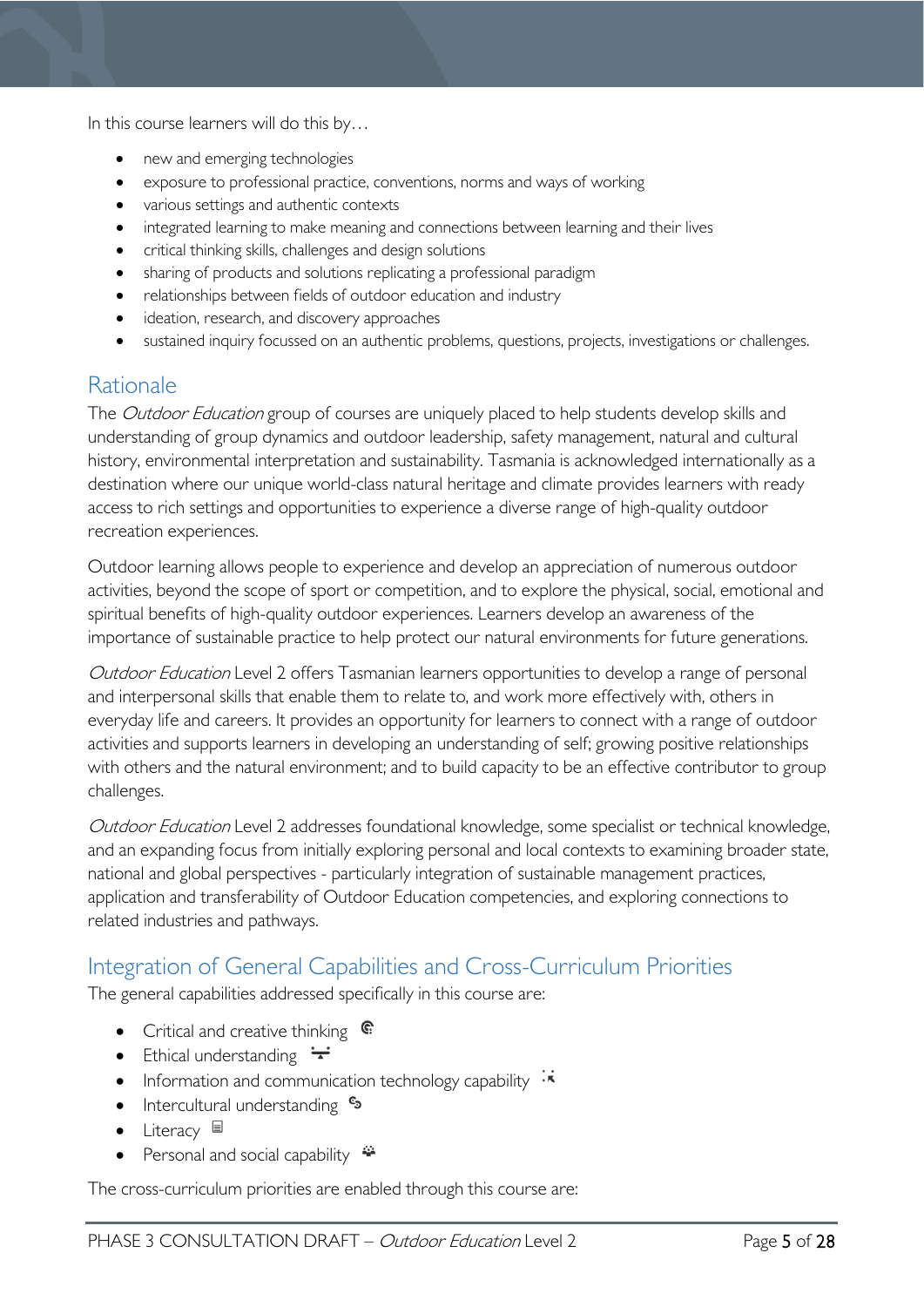- Aboriginal and Torres Strait Islander Histories and Cultures  $\mathcal$
- Asia and Australia's Engagement with Asia **M**
- Sustainability  $\triangleq$

# <span id="page-5-0"></span>Course Description

Tasmania's unique natural heritage and climate provides access to rich outdoor learning settings. Learners have opportunities to experience diverse and high quality outdoor experiences.

The Outdoor group of courses are distinctive in developing skills and understanding of:

- group dynamics and outdoor leadership
- professional practices and safety management
- outdoor recreation activities
- outdoor living skills
- natural and cultural history
- environmental interpretation and sustainability.

#### Outdoor Education Level 2 examines:

- physical, social, emotional and spiritual benefits of high-quality outdoor experiences.
- the importance of sustainable practice in outdoor recreation
- strategies to protect our natural environments for future generations.
- self-awareness and how to work more effectively with others
- skill transfer to everyday life and career opportunities
- connections to related industries, pathways, interests across a range of outdoor activities
- diverse personal and interpersonal skills
- growing positive relationships with others and the natural environment
- leadership, team building and capacity to be an effective contributor to group challenges.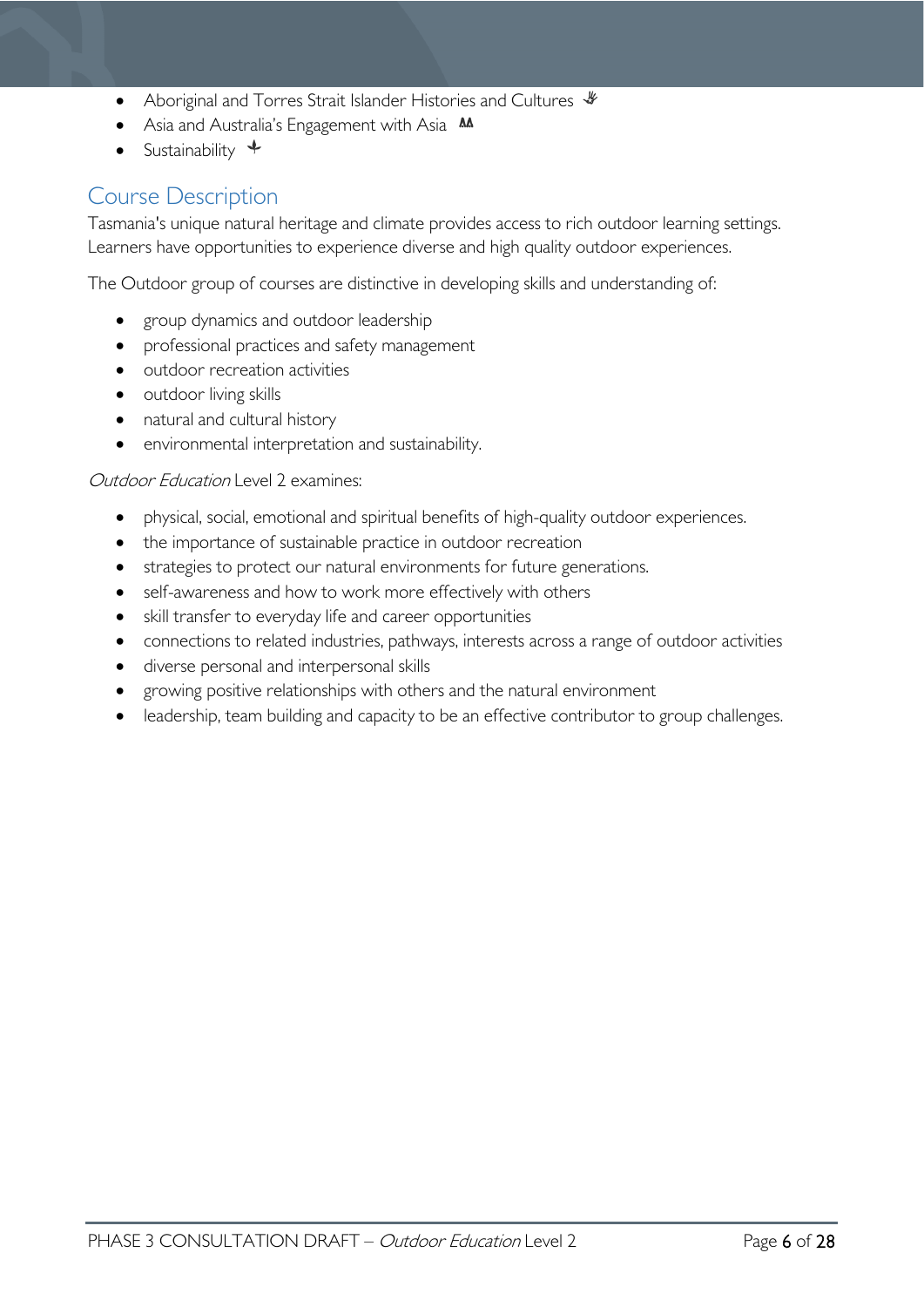### <span id="page-6-0"></span>Pathways

- *Outdoor Education* Level 2 connects Outdoor Learning perspectives with concepts from the Personal, Social and Community Health and Movement and Physical Activity strands of the F-10 Australian Curriculum – [Health and Physical Education.](http://www.australiancurriculum.edu.au/health-and-physical-education/curriculum/f-10?layout=1)
- *Outdoor Education* Level 2 builds on foundation concepts emerging from the cross curricular approaches of the Australian Curriculum F-10 and TASC Level 1 courses.
- Learners completing Outdoor Education may use it as a basis for a wide range of personal, vocational education and training options. Outdoor Education 2 provides a pathway to HPE courses such as Outdoor Education Level 3 and Community Sport and Recreation Level 2, and VET Certificate II in Outdoor Recreation.
- Outdoor Education Level 2 may also lead to a range of post year 12 study options at TasTAFE and UTas
- After completing Outdoor Experiences, vocational pathways may include, but are not limited to: guiding; adventure tourism; natural sciences; emergency services; and training academies. Additionally, the Defence Forces, State Police and Fire and Forestry Departments are examples of employment areas in the public sector that rely on people with the skills and knowledge developed through studying this course.

# <span id="page-6-1"></span>Course Requirements

Learners undertaking this course must be aware of the complexity of the content and the high level of physical activity required. Participants must be organised and ready to participate fully in a range of challenging practical outdoor learning experiences together with the theory-based tasks and activities integrated within this course.

When planning and conducting outdoor adventure activities, in addition to addressing their workplace Risk Management procedures, providers of this course will ensure that they have access to suitable equipment, are able to meet the [Australian Adventure Activity Standards](https://australianaas.org.au/) and any additional sector requirements.

Providers should seek case-by-case advice when dealing with learners with high or additional needs.

The nature of this course requires a minimum group size of 5 learners

Outdoor Education is an evolving, dynamic and technology-connected area. Research tasks and presentations will require students to be able to access a range of suitable digital software and hardware.

At Level 2 in Outdoor Education providers should focus on the integration of development of intermediate competence in a range of outdoor skills in concert with building independence and selfsufficiency. Activities should regularly allow for demonstrating understanding and effectiveness in positively contributing to group outcomes and experiences and provide opportunities for developing emerging leadership qualities and involvement.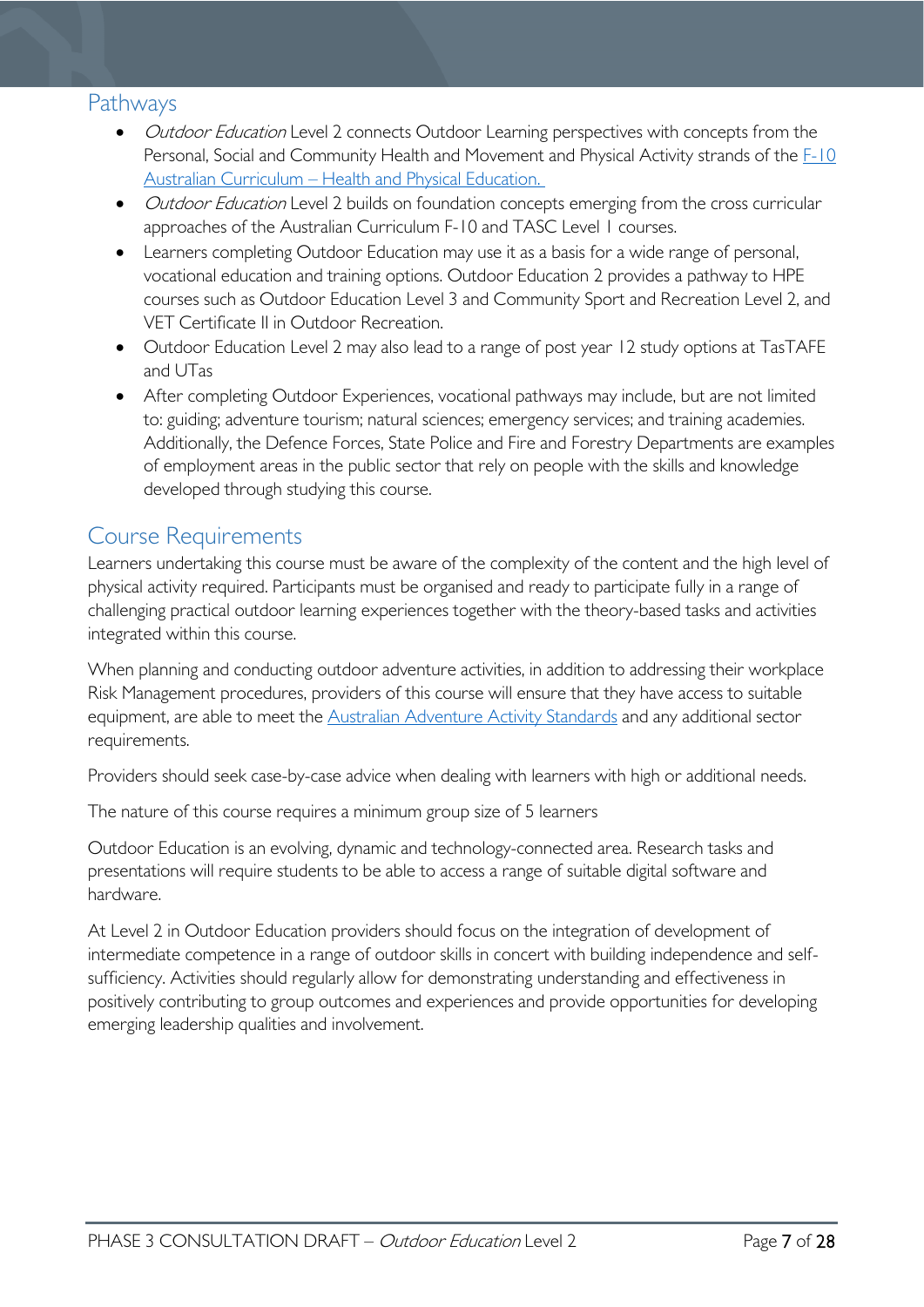### <span id="page-7-0"></span>Course Structure, Delivery and Progression

#### <span id="page-7-1"></span>**Structure**

This course consists of three 50-hour modules.

Modules Available Core Module 1: Outdoor experiences Core Module 2: Outdoor knowledge and skills Core Module 3: Sustainability and outdoor industries



#### <span id="page-7-2"></span>**Delivery**

Module 1 should be delivered concurrently with Module(s) 2 and 3.

#### <span id="page-7-3"></span>Developmental Progression

Each module introduces and builds upon key ideas, concepts, skills, knowledge and understanding leading to a culminating performance of understanding reflected in the work requirements within each module.

# <span id="page-7-4"></span>Module 1 - Outdoor experiences

Module 1 provides learners with an introduction to outdoor education fundamentals and principles, outdoor living skills, safety and standard industry practices. It has a major focus on providing opportunities to apply theory concepts and develop learner's practical skills and knowledge through exposure to a range of outdoor activities.

During Module 1 - Outdoor experiences - learners should be provided with the following learning experiences:

- exposure and discussion of professional practice
- core aspects of Outdoor Education
- examining the Outdoor Education Australia website
- exploring the Australian Adventure Activity standards
- opportunities to experience at least 4 different outdoor recreation activities
- guided support in establishing format and use habits for a reflective journal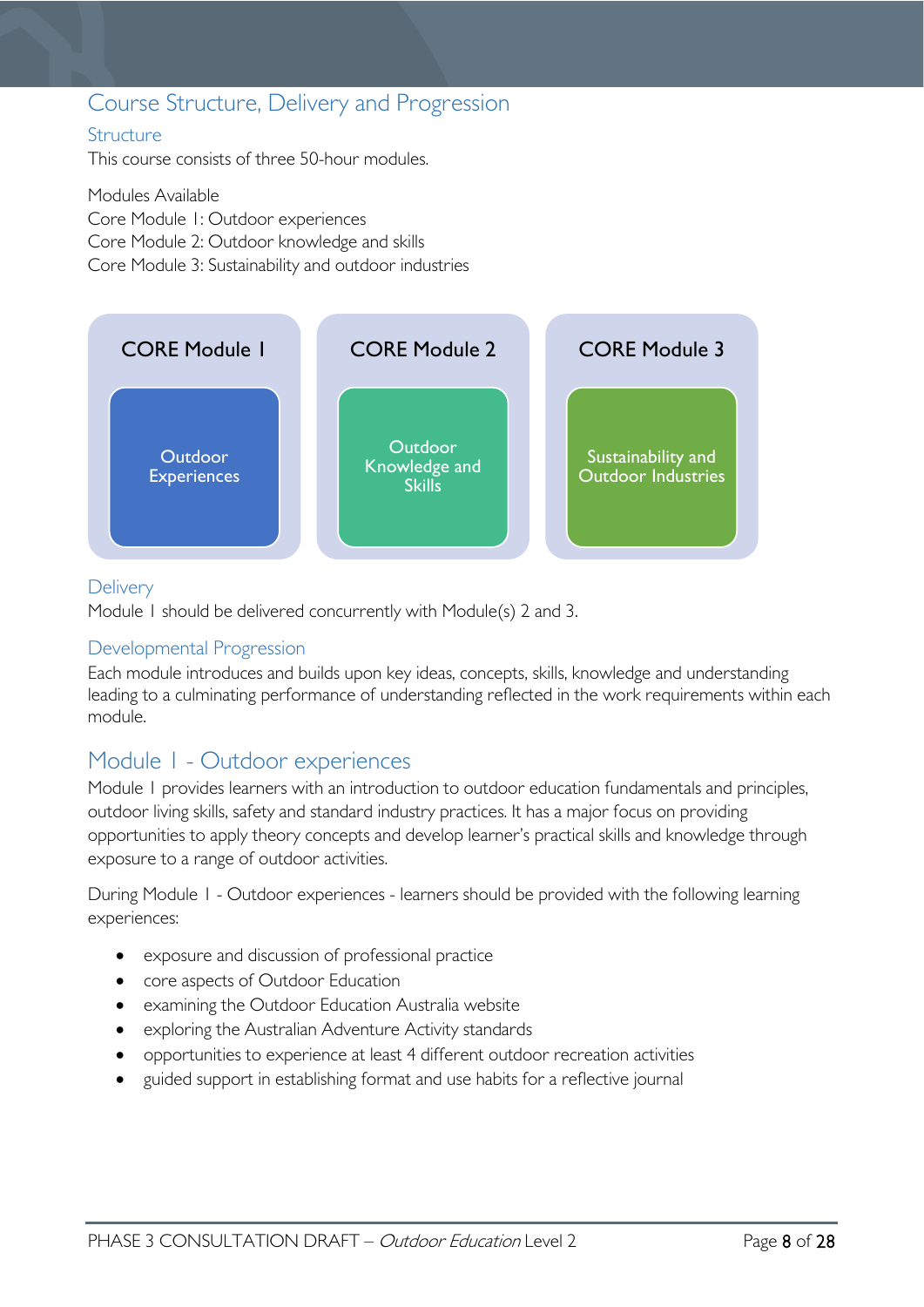#### <span id="page-8-0"></span>Module 1 Learning Outcomes

On successful completion of this module, learners will be able to:

- 1. demonstrate personal and social capability
- 2. discuss and apply outdoor knowledge and skills
- 3. communicate effectively
- 4. engage and reflect on outdoor experiences

#### <span id="page-8-1"></span>Module 1 Content

Module 1 provides learners with opportunities to:

- develop positive relationships with the environment, others and ourselves through interaction with the natural world
- explore and understand the vital role outdoor experiences have in supporting the wellbeing and sustainability of individuals, society and our environment
- engage in a wide range of practical and active learning experiences, natural environments and settings
- develop competence and safety management in outdoor environments and activities
- be exposed to industry practices and expectations and to recognise roles and sectors and where outdoor education skills, knowledge and understandings are highly valued attributes.

#### Key Knowledge and Concepts

Module 1 will address the following:

- actions and practices used to support a range of safe and positive outdoor experiences
- best practice approaches to assessing risk and making informed judgements
- explore how individual's actions towards their roles, relationships and responsibilities impact others
- enhancing positive well-being benefits through reflection on experiences in group and individual activities that are challenging and adventurous
- perspectives on contemporary living and human to nature relationships
- describing and examining how group dynamics and leadership contribute to processes and outcomes in various contexts
- recognising connections from Outdoor Education to development of; communication skills, personal and social capability, ethical understanding, critical and creative thinking, and the crosscurriculum priorities of sustainability and Aboriginal and Torres Strait islander histories and cultures.

#### Unit - Outdoor Education - General 2 (Introduction) - (10 hrs)

- Outdoor activities and living skills
- Outdoor Education Fundamentals & Principles

#### Unit - Outdoor Experiences 2 (Introduction) - (40 hrs)

- Community based outdoor activities
- Range of selected center based activities
- Local and regional experiences, industry exposure and fundamental and intermediate skill development across a range of activities in accordance with the Outdoor Education: Guidelines for Practical Activities (refer Appendix 6)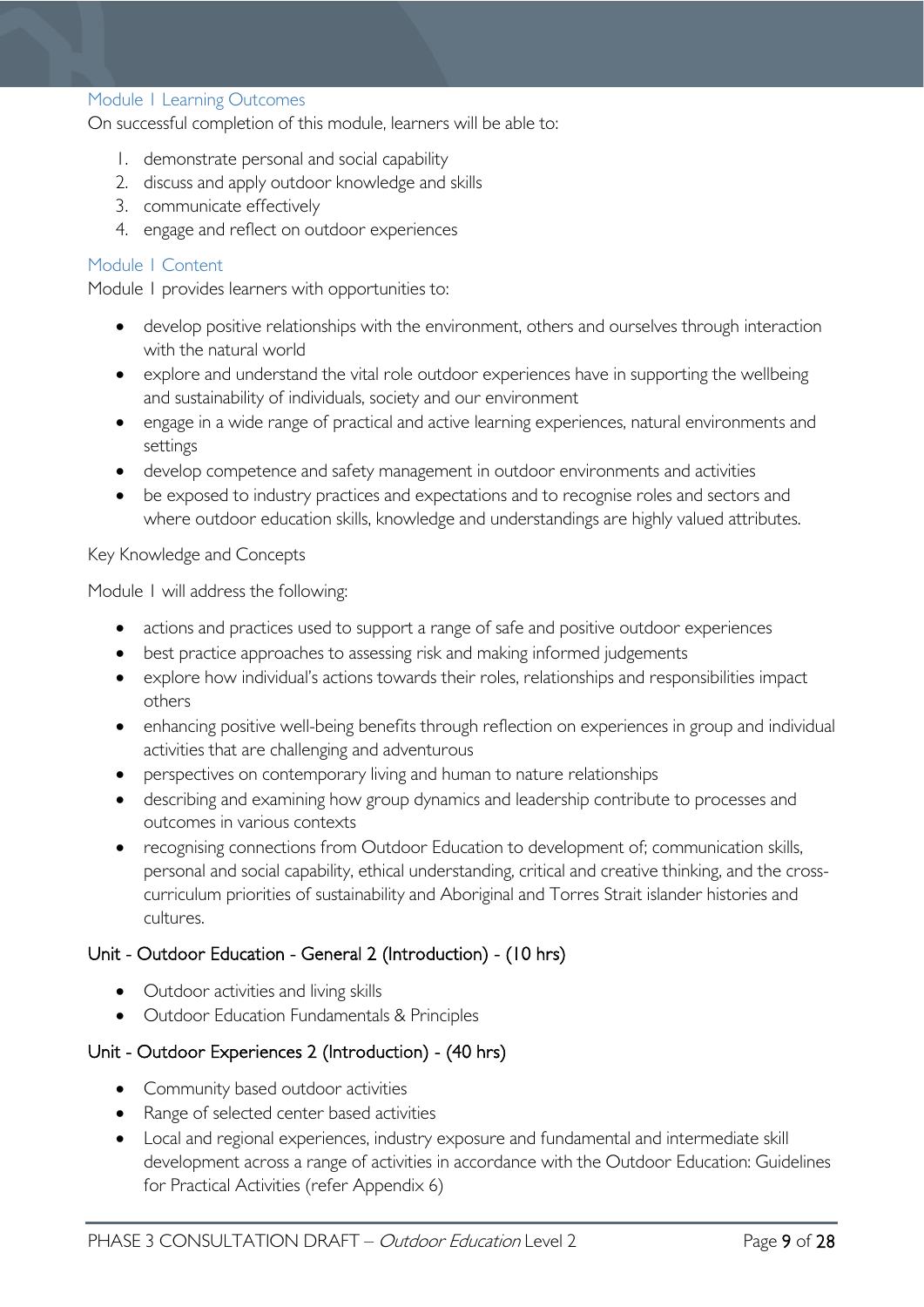• Recording and reviewing Reflective Journal entries as part of the Folio.

#### Key Skills:

- develop skills and understandings to move safely and competently while valuing and promoting sustainable use and positive relationships with natural environments
- integrate and apply outdoor knowledge and skills in various settings
- effectively communicate within and about outdoor education activities
- recognise connections between outdoor experiences and industry opportunities through exposure to professional practice
- develop independence and group competence in various social and physical environments
- build a range of decision making and scenario appropriate skills, techniques and approaches
- ongoing development of personal and social capabilities such as communication, resilience, selfconfidence, leadership, teamwork, goal setting, personal autonomy and initiative.

#### <span id="page-9-0"></span>Module 1 Work Requirements

The work requirements of a course are processes, products or performances that provide a significant demonstration of achievement that is measurable against the course's standards. Work requirements need not be the sole form of assessment for a module.

This Module includes Folio section - Reflective Journal as work requirements.

See Appendix 3 for summary of Work Requirement specifications for this course.

#### <span id="page-9-1"></span>Module 1 Assessment

This module will assess criteria 1, 2, 3, 4

# <span id="page-9-2"></span>Module 2 - Outdoor knowledge and skills

Module 2 provides learners with opportunities to explore personal, social, and interpersonal skill development, consider planning, safety and equipment needed for outdoor activities, and to apply outdoor living and bushcraft skills, independent and collaborative challenge experiences.

During Module 2 - learners should be provided with the following learning experiences:

- theory and application of goal setting and self-management during challenging experiences
- ongoing support in managing, reviewing and responding to Reflective Journal entries
- practical experiences designed to build group relationships
- group collaborative project to present a pitch on transferable interpersonal skills
- access to suitable equipment, instruction and applied activities for development in practical bushcraft skills
- technology access and support in developing work requirement products

#### <span id="page-9-3"></span>Module 2 Learning Outcomes

On successful completion of this module, learners will be able to:

- 1. demonstrate personal and social capability
- 2. discuss and apply outdoor knowledge and skills
- 3. communicate effectively
- 5. examine and analyse group dynamics and leadership.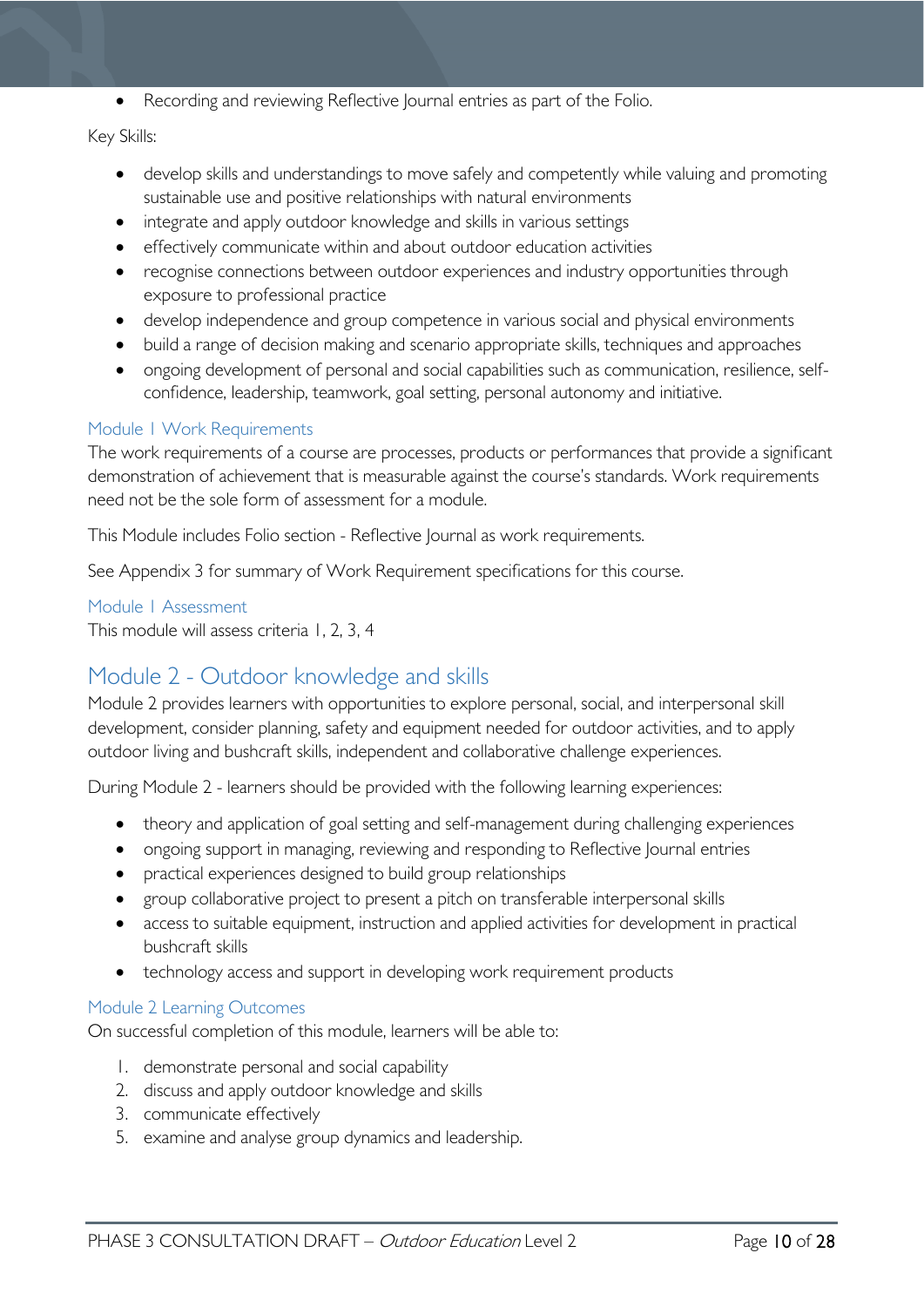#### <span id="page-10-0"></span>Module 2 Content

Module 2 provides learners with opportunities to:

- develop positive relationships with the environment, others and ourselves through interaction with the natural world
- explore and understand the vital role outdoor experiences have in supporting the wellbeing and sustainability of individuals, society and our environment
- engage in a wide range of practical and active learning experiences, natural environments and settings
- develop competence and safety management in outdoor environments and activities
- be exposed to industry practices and expectations and to recognise roles and sectors and where outdoor education skills, knowledge and understandings are highly valued attributes.

#### Key Knowledge and Concepts

Module 2 will address the following:

- actions and practices used to support a range of safe and positive outdoor experiences
- best practice approaches to assessing risk and making informed judgements
- explore how individual's actions towards their roles, relationships and responsibilities impact others
- enhancing positive well-being benefits through reflection on experiences in group and individual activities that are challenging and adventurous
- perspectives on contemporary living and human to nature relationships
- describing and examining how group dynamics and leadership contribute to processes and outcomes in various contexts
- recognising connections from Outdoor Education to development of; communication skills, personal and social capability, ethical understanding, critical and creative thinking, and the crosscurriculum priorities of sustainability and Aboriginal and Torres Strait islander histories and cultures.

#### Unit – Personal, Social and Interpersonal Development - (20 hours)

- personal development from outdoor experiences
- social and interpersonal development
- group project working collaboratively with others identifying key features and presenting a pitch for Outdoor Education as a course that helps to develop a range of interpersonal skills that are transferable across workplaces

#### Unit - Outdoor skills and technical knowledge - (20 hours)

- Preparation, weather, first aid and safety
- Equipment choice and care
- clothing and equipment
- communications technologies
- meals and food preparation
- Individual project planning considerations for a teacher generated excursion/activity scenario

#### Unit - Outdoor Living Skills 2 - (10 hours)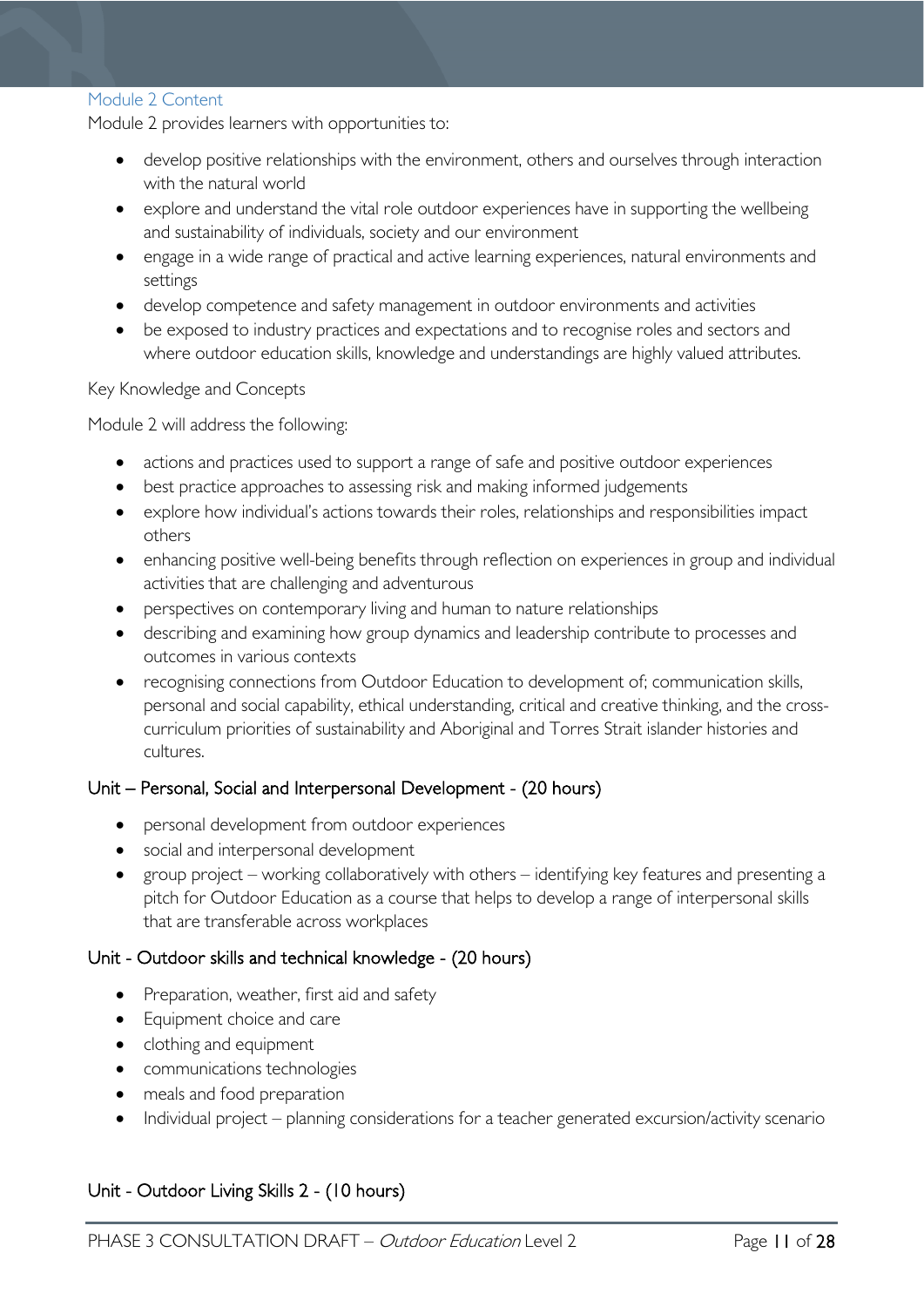- Practical bushcraft skills
- Integrated theory and application though practical experiences.

#### Key Skills:

- develop skills and understandings to move safely and competently while valuing and promoting sustainable use and positive relationships with natural environments
- integrate and apply outdoor knowledge and skills in various settings
- effectively communicate within and about outdoor education activities
- recognise connections between outdoor experiences and industry opportunities through exposure to professional practice
- develop independence and group competence in various social and physical environments
- build a range of decision making and scenario appropriate skills, techniques and approaches
- ongoing development of personal and social capabilities such as communication, resilience, selfconfidence, leadership, teamwork, goal setting, personal autonomy and initiative.

#### <span id="page-11-0"></span>Module 2 Work Requirements

The work requirements of a course are processes, products or performances that provide a significant demonstration of achievement that is measurable against the course's standards. Work requirements need not be the sole form of assessment for a module.

This Module includes work requirements that add Folio sections

- personal, social and interpersonal development 2 group project and pitch
- outdoor skills and technical knowledge 2 individual project planning considerations
- outdoor living skills 2 reflective journal

See Appendix 3 for summary of Work Requirement specifications for this course.

#### <span id="page-11-1"></span>Module 2 Assessment

This module will assess criteria 1, 2, 3, 5.

# <span id="page-11-2"></span>Module 3 - Sustainability and outdoor industries

Module 3 provides learners with opportunities to explore environmental sustainability issues related to outdoor recreation and ecotourism practices. It also has a focus on recognising industry connections and opportunities that emerge from skills, attributes and experience developed in Outdoor Education. Learners also use a chosen activity for specialised skill development and to be the focus of investigation using an industry lens.

During Module 3 - learners should be provided with the following learning experiences:

- multimodal presentation- human interactions with the environment
- visit to/by industry professionals to share their approaches to "environmentally sustainable accepted best practice in outdoor recreation"
- guided access to reliable sources for ecotourism industry data and trends
- supported preliminary research in identifying options for the group investigation ecotourism case study
- Excursion and/or guest speaker(s) and related outdoor experience(s) associated with multiple sectors/vocations during the outdoor industry unit
- technology access and support in developing work requirement products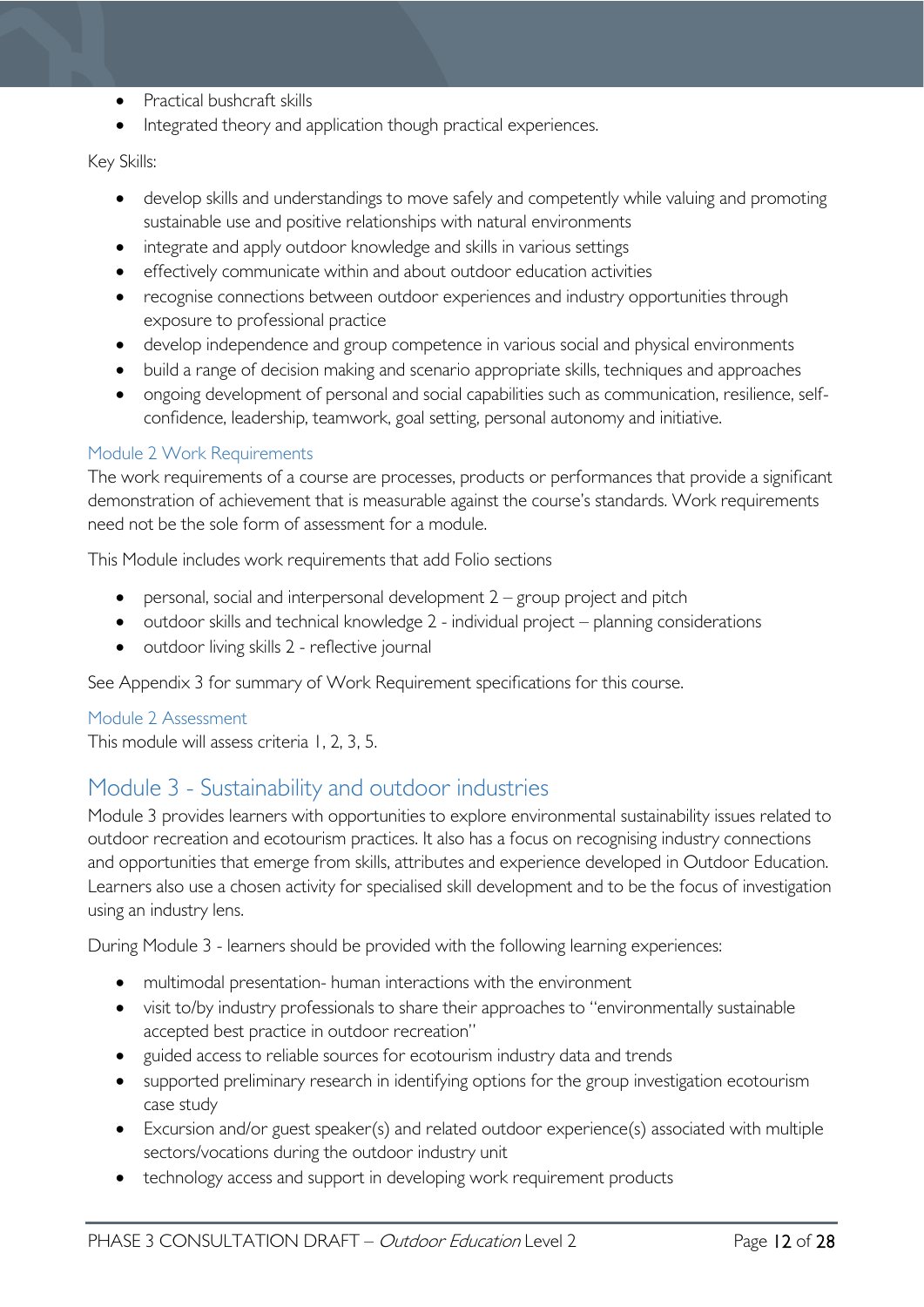#### <span id="page-12-0"></span>Module 3 Learning Outcomes

On successful completion of this module, learners will be able to:

- 1. demonstrate personal and social capability
- 2. discuss and apply outdoor knowledge and skills
- 3. communicate effectively
- 6. explain and employ ecological literacy concepts.

#### <span id="page-12-1"></span>Module 3 Content

Module 3 provides learners with opportunities to:

- develop positive relationships with the environment, others and ourselves through interaction with the natural world
- explore and understand the vital role outdoor experiences have in supporting the wellbeing and sustainability of individuals, society and our environment
- engage in a wide range of practical and active learning experiences, natural environments and settings
- develop competence and safety management in outdoor environments and activities
- be exposed to industry practices and expectations and to recognise roles and sectors and where outdoor education skills, knowledge and understandings are highly valued attributes.

#### Key Knowledge and Concepts

Module 3 will address the following:

- actions and practices used to support a range of safe and positive outdoor experiences
- best practice approaches to assessing risk and making informed judgements
- explore how individual's actions towards their roles, relationships and responsibilities impact others
- enhancing positive well-being benefits through reflection on experiences in group and individual activities that are challenging and adventurous
- perspectives on contemporary living and human to nature relationships
- describing and examining how group dynamics and leadership contribute to processes and outcomes in various contexts
- recognising connections from Outdoor Education to development of; communication skills, personal and social capability, ethical understanding, critical and creative thinking, and the crosscurriculum priorities of sustainability and Aboriginal and Torres Strait islander histories and cultures.

#### Unit – Sustainable Practice and Ecotourism 2 - (15-20 hours)

- environmentally sustainable outdoor recreation practices
- ecotourism industry overview and trends
- ecotourism case study and investigation
- ecotourism case study/review project

#### Unit – Outdoor Industry Connections 2 - (15-20 hours)

- attributes, developed through Outdoor Education
- industry areas and roles where Outdoor Education attributes would be valued
- industry exposure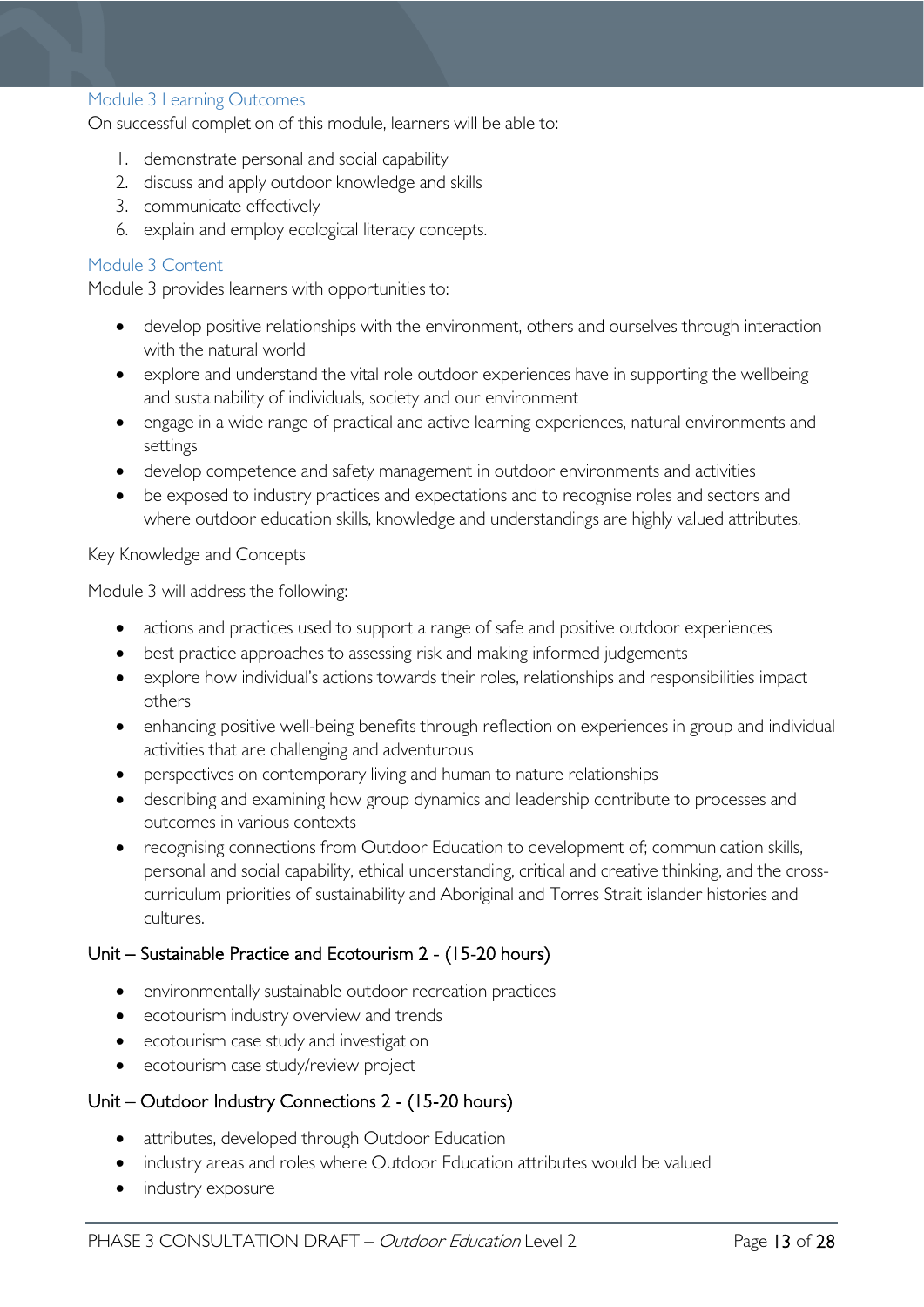#### Unit – Outdoor (Specialisation) Industry Connections 2 - (15 hours)

- Focus on skill development and capability in a chosen activity
- Industry review exhibition/presentation project

#### Key Skills:

- develop skills and understandings to move safely and competently while valuing and promoting sustainable use and positive relationships with natural environments
- integrate and apply outdoor knowledge and skills in various settings
- effectively communicate within and about outdoor education activities
- recognise connections between outdoor experiences and industry opportunities through exposure to professional practice
- develop independence and group competence in various social and physical environments
- build a range of decision making and scenario appropriate skills, techniques and approaches
- ongoing development of personal and social capabilities such as communication, resilience, selfconfidence, leadership, teamwork, goal setting, personal autonomy and initiative.

#### <span id="page-13-0"></span>Module 3 Work Requirements

The work requirements of a course are processes, products or performances that provide a significant demonstration of achievement that is measurable against the course's standards. Work requirements need not be the sole form of assessment for a module.

This Module includes work requirements that add Folio sections

- Sustainable practice and ecotourism 2 Case study and investigation
- Outdoor Industry Connections 2 Group presentations
- Outdoor (Specialisation) 2 Industry connection Review and exhibition

See Appendix 3 for summary of Work Requirement specifications for this course.

#### <span id="page-13-1"></span>Module 3 Assessment

This module will assess criteria 1, 2, 3, 6.

### <span id="page-13-2"></span>Assessment

Criterion-based assessment is a form of outcomes assessment that identifies the extent of learner achievement at an appropriate end-point of study. Although assessment – as part of the learning program – is continuous, much of it is formative, and is done to help learners identify what they need to do to attain the maximum benefit from their study of the course. Therefore, assessment for summative reporting to TASC will focus on what both teacher and learner understand to reflect endpoint achievement.

The standard of achievement each learner attains on each criterion is recorded as a rating 'A', 'B', or 'C', according to the outcomes specified in the standards section of the course.

A 't' notation must be used where a learner demonstrates any achievement against a criterion less than the standard specified for the 'C' rating.

A 'z' notation is to be used where a learner provides no evidence of achievement at all.

Internal assessment of all criteria will be made by the provider. Providers will report the learner's rating for each criterion to TASC.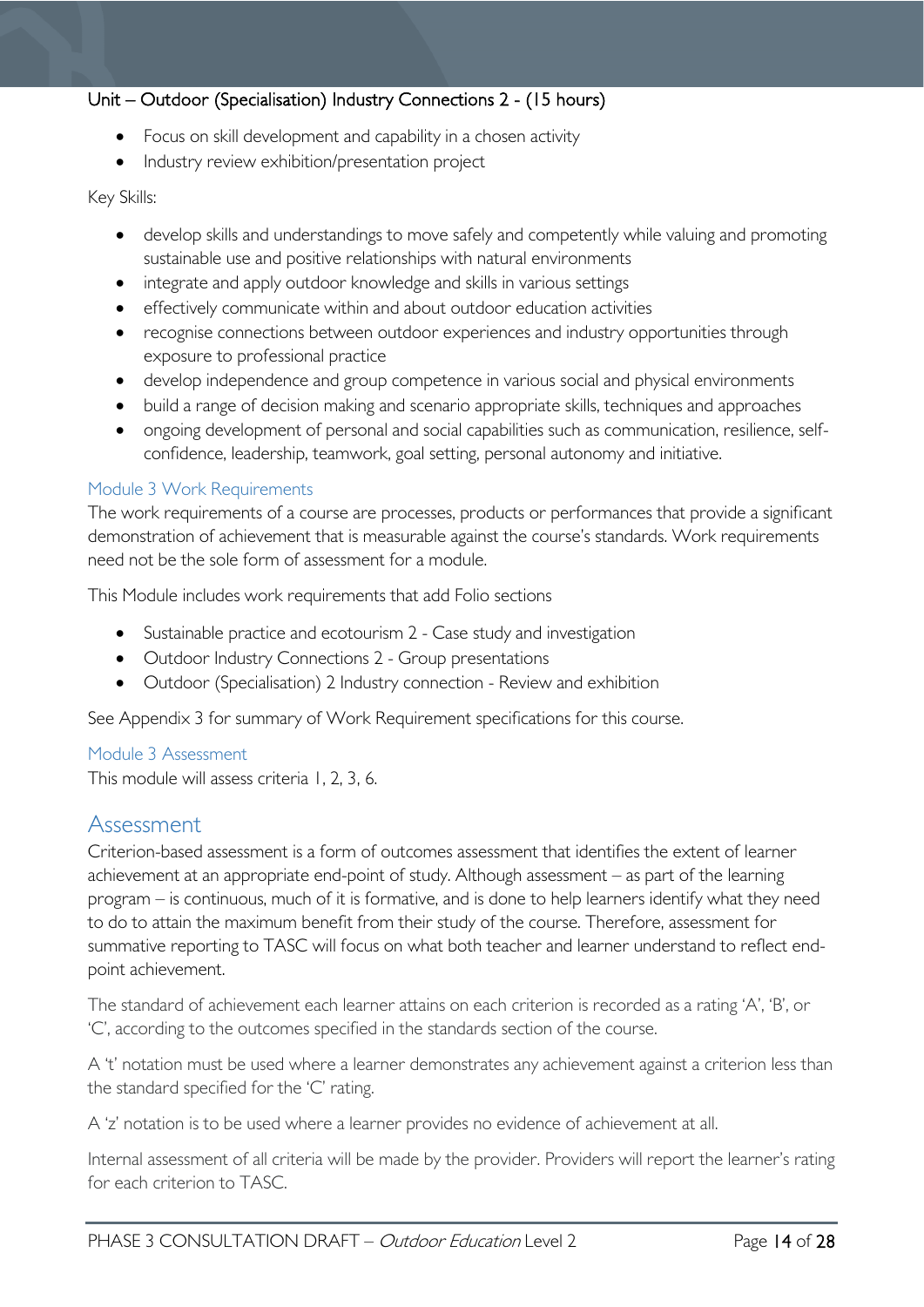<span id="page-14-0"></span>Criteria

|                      | Module I | Module 2 | Module 3 | <b>Notes</b>                                                         |
|----------------------|----------|----------|----------|----------------------------------------------------------------------|
| Criteria<br>Assessed | 1,2,3,4  | 1,2,3,5  | 1,2,3,6  | Three common in all modules<br>and one focus criterion per<br>module |

The assessment for *Outdoor Education* Level 2 will be based on the degree to which the learner can:

- 1. display goal setting, organisational, interpersonal and self-management skills
- 2. use a range of specialised skills, terms, techniques and related safety practices in a variety of Outdoor Education activities
- 3. communicate purposefully and appropriately
- 4. explain how outdoor experiences and industry best practice contribute to healthy individuals, communities and environments
- 5. demonstrate understanding of group roles, attributes, dynamics and positive outdoor leadership practices
- 6. describe and apply an understanding of ecological literacy concepts (including conservation, sustainable practice and connection to natural environment).

#### <span id="page-14-1"></span>**Standards**

Criterion 1: display goal setting, organisational, interpersonal and self-management skills

| Rating C                                                                                                                                                                                                                                                                                                                                                              | Rating B                                                                                                                                                                                                                                                                                                                                                                                                  | Rating A                                                                                                                                                                                                                                                                                                                                                                                                                         |
|-----------------------------------------------------------------------------------------------------------------------------------------------------------------------------------------------------------------------------------------------------------------------------------------------------------------------------------------------------------------------|-----------------------------------------------------------------------------------------------------------------------------------------------------------------------------------------------------------------------------------------------------------------------------------------------------------------------------------------------------------------------------------------------------------|----------------------------------------------------------------------------------------------------------------------------------------------------------------------------------------------------------------------------------------------------------------------------------------------------------------------------------------------------------------------------------------------------------------------------------|
| Self Management<br>recognises and expresses<br>emotions appropriately<br>identifies recurring personal<br>behaviour patterns and sets<br>learning goals<br>identifies and reflects on<br>scenarios that demonstrate<br>self discipline, ability to work<br>independently and show<br>initiative<br>describe examples of<br>confidence, resilience and<br>adaptability | Self Management<br>describes and expresses<br>emotions appropriately<br>identifies triggers for personal<br>behaviour patterns and sets<br>appropriate learning goals.<br>describes and reflects on<br>scenarios that demonstrate<br>self discipline, ability to work<br>independently and show<br>initiative<br>describe situations and<br>actions that build confidence,<br>resilience and adaptability | Self Management<br>describes, manages, and<br>expresses emotions<br>appropriately<br>describes personal triggers<br>and behaviour signs and<br>consistently sets appropriate<br>learning goals<br>describes and reflects on<br>scenarios that demonstrate<br>self discipline, ability to work<br>independently and show<br>initiative<br>explain situations and actions<br>that build confidence,<br>resilience and adaptability |
| Self Awareness<br>identifies and compares<br>personal strengths and<br>achievements<br>compares examples of<br>prescribed reflective practice<br>describes and reviews<br>personal learning preferences<br>and work habits                                                                                                                                            | Self Awareness<br>describes situations that align<br>with personal strengths and<br>experiences<br>describes and reviews<br>personal experiences of<br>reflective practice                                                                                                                                                                                                                                | Self Awareness<br>describes and seeks roles that<br>align with personal strengths<br>and experiences<br>compares personal<br>experiences of reflective<br>practice                                                                                                                                                                                                                                                               |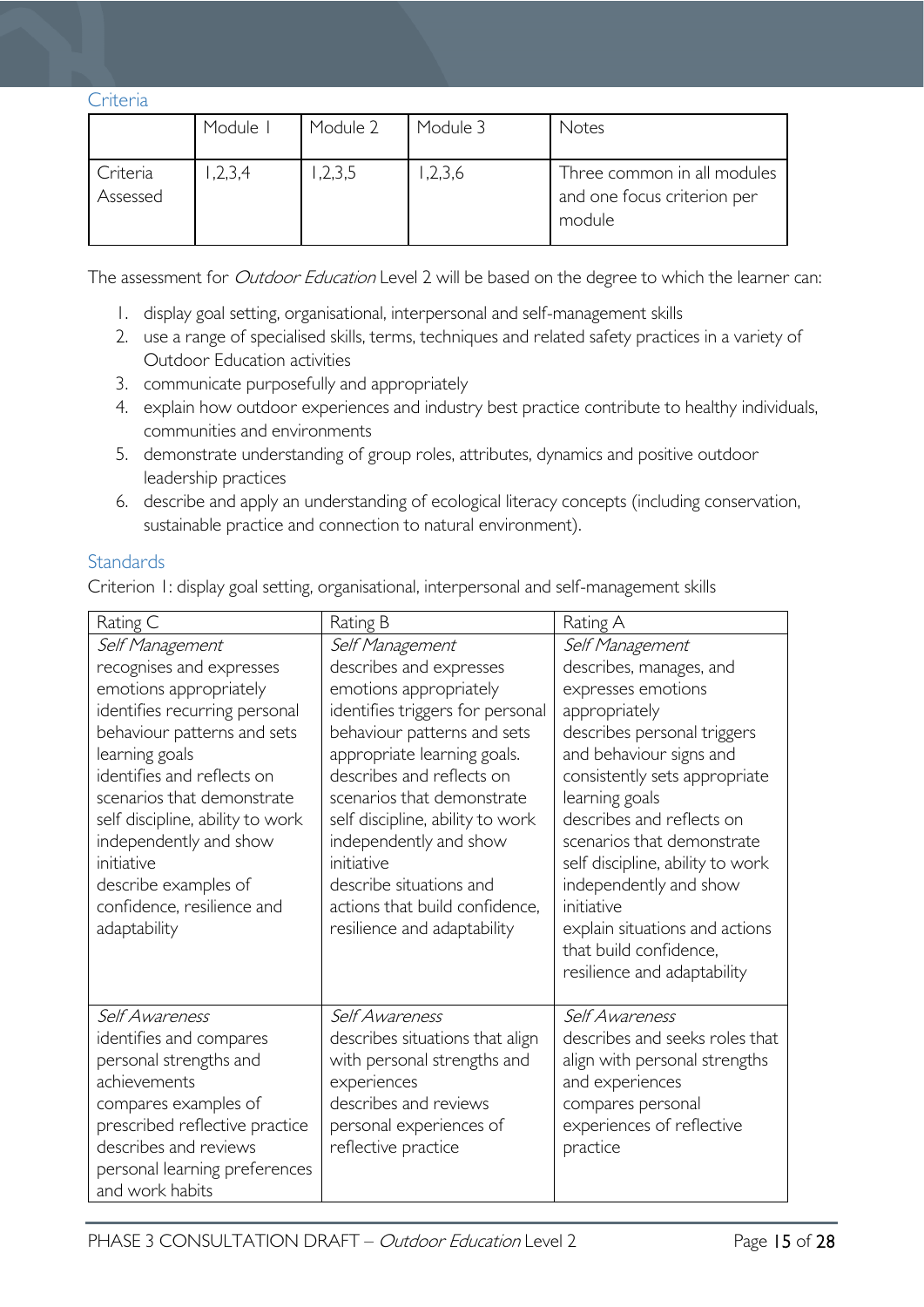|                                                                                                                                                                                                                                                                                                                                                                                                                                 | reviews and explains personal<br>learning preferences and<br>work habits                                                                                                                                                                                                                                                                                                                                                               | explains implications of<br>personal learning preferences<br>and work habits                                                                                                                                                                                                                                                                                                                                                                      |
|---------------------------------------------------------------------------------------------------------------------------------------------------------------------------------------------------------------------------------------------------------------------------------------------------------------------------------------------------------------------------------------------------------------------------------|----------------------------------------------------------------------------------------------------------------------------------------------------------------------------------------------------------------------------------------------------------------------------------------------------------------------------------------------------------------------------------------------------------------------------------------|---------------------------------------------------------------------------------------------------------------------------------------------------------------------------------------------------------------------------------------------------------------------------------------------------------------------------------------------------------------------------------------------------------------------------------------------------|
| Social Management<br>works collaboratively in a<br>range of groups and teams<br>considers personal values<br>when making choices and<br>decisions<br>recognises and uses strategies<br>to negotiate and resolve<br>conflict<br>identifies basic leadership<br>skills and attributes<br>compares positive actions<br>that build and maintain<br>relationships                                                                    | Social Management<br>works collaboratively in a<br>diverse range of groups and<br>teams<br>considers personal and<br>alternate values when making<br>choices and decisions<br>describes and uses strategies<br>to negotiate and resolve<br>conflict<br>describes key leadership skills<br>and attributes<br>examines and discusses<br>positive actions that build and<br>maintain relationships                                        | Social Management<br>works effectively and<br>collaboratively in a diverse<br>range of groups and teams<br>considers personal and<br>alternate values and cultural<br>contexts when making<br>choices and decisions<br>describes and uses strategies<br>to negotiate, diffuse and<br>resolve conflict<br>describes key leadership skills<br>and attributes<br>examines and discusses<br>positive actions that build and<br>maintain relationships |
| Social Awareness<br>recognises and respects<br>others perspectives<br>recognises ways to contribute<br>to community, civil society<br>and care for the environment<br>identifies options for<br>agreeably resolving problems<br>identifies positive and<br>negative relationships and<br>ways of managing these<br>explains and demonstrate<br>actions that positively support<br>a positive personal and<br>cultural Identity. | Social Awareness<br>recognises and appreciates<br>diverse perspectives<br>describes ways to contribute<br>to community, civil society<br>and care for the environment<br>describes options for<br>agreeably resolving problems<br>describes typical examples of<br>positive and negative<br>relationships and a range of<br>options for managing these<br>reviews the significance of a<br>positive personal and cultural<br>Identity. | Social Awareness<br>appreciates and describes<br>diverse perspectives<br>explain ways to contribute to<br>community, civil society and<br>care for the environment<br>describes and uses options<br>for agreeably resolving<br>problems<br>recognises dynamics and<br>critical factors for healthy<br>relationships<br>examines and explains the<br>implications of a positive<br>personal and cultural Identity.                                 |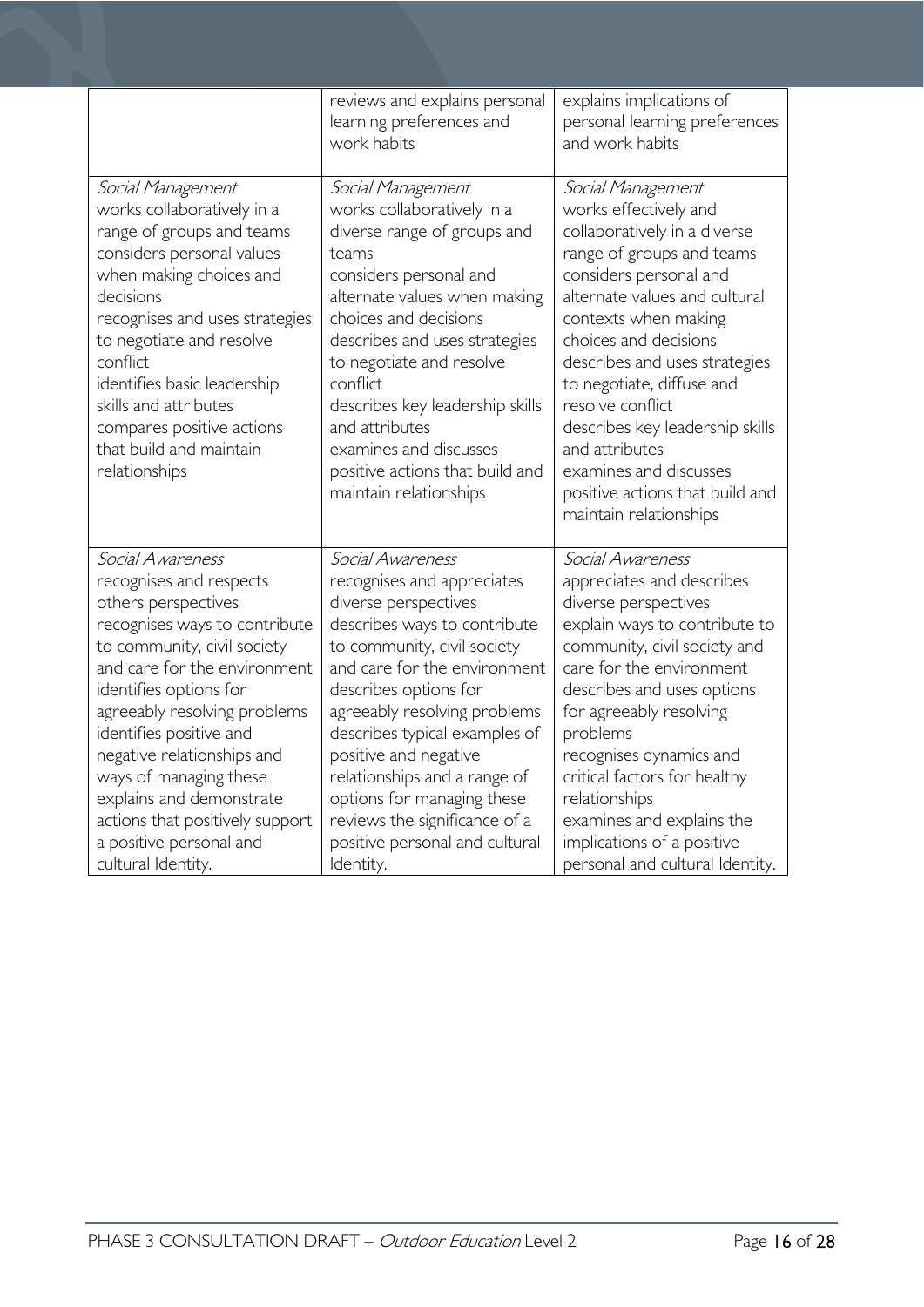Criterion 2: use a range of specialised skills, terms, techniques and related safety practices in a variety of Outdoor Education activities

| Rating C                      | Rating B                      | Rating A                      |
|-------------------------------|-------------------------------|-------------------------------|
| select and perform a          | select and perform a          | consistently select, perform  |
| developing range of key and   | developing range of           | and refine a developing range |
| intermediate skills across    | intermediate skills across    | of intermediate skills across |
| various outdoor activities    | various outdoor activities    | various outdoor activities    |
| explain and use a range of    | examine and use a range of    | compare and use a range of    |
| specialised outdoor activity  | specialised outdoor activity  | specialised outdoor activity  |
| skills, terms, techniques and | skills, terms, techniques and | skills, terms, techniques and |
| related safety practices      | related safety practices      | related safety practices      |
| describe and perform a range  | explain and perform a range   | select and perform a range of |
| of intermediate outdoor       | of intermediate outdoor       | intermediate outdoor living   |
| living skills                 | living skills                 | skills                        |
| recognise and respond to a    | recognise and reflect on      | reflect and review responses  |
| range of typical outdoor      | responses to a range of       | to a range of typical outdoor |
| activity challenges and       | typical outdoor activity      | activity challenges and       |
| situations.                   | challenges and situations.    | situations.                   |

Criterion 3: communicate purposefully and appropriately

| Rating C                                                                                                                                                                    | Rating B                                                                                                                                                                                              | Rating A                                                                                                                                                                                                                         |
|-----------------------------------------------------------------------------------------------------------------------------------------------------------------------------|-------------------------------------------------------------------------------------------------------------------------------------------------------------------------------------------------------|----------------------------------------------------------------------------------------------------------------------------------------------------------------------------------------------------------------------------------|
| interprets and conveys<br>meaning of and about<br>information and concepts<br>related to outdoor education<br>issues. Recognises<br>significance of audience and<br>purpose | interprets and conveys<br>meaning of and about<br>information and concepts<br>related to outdoor education<br>issues and influences. Makes<br>appropriate adjustments fit<br>for audience and purpose | interprets and conveys<br>meaning of and about<br>information and concepts<br>related to outdoor education<br>issues and influences<br>Considers interactions and<br>makes effective adjustments<br>fit for audience and purpose |
| selects and effectively uses<br>communication modes from<br>a prescribed range                                                                                              | recognises and uses<br>situationally appropriate<br>communication modes from<br>a prescribed range                                                                                                    | effectively uses situationally<br>appropriate communication<br>modes from a prescribed<br>range                                                                                                                                  |
| explains and uses a range of<br>accepted outdoor recreation<br>industry communication<br>practices and conventions                                                          | selects and correctly uses a<br>range of accepted outdoor<br>recreation industry<br>communication practices and<br>conventions                                                                        | consistently and correctly<br>uses a range of accepted<br>outdoor recreation industry<br>communication practices and<br>conventions                                                                                              |
| explains and appropriately<br>uses a range of outdoor<br>education related<br>terminology.                                                                                  | selects and appropriately uses<br>a range of outdoor education<br>related and topic-based<br>terminology.                                                                                             | consistently and appropriately<br>uses a wide range of outdoor<br>education and topic-based<br>terminology.                                                                                                                      |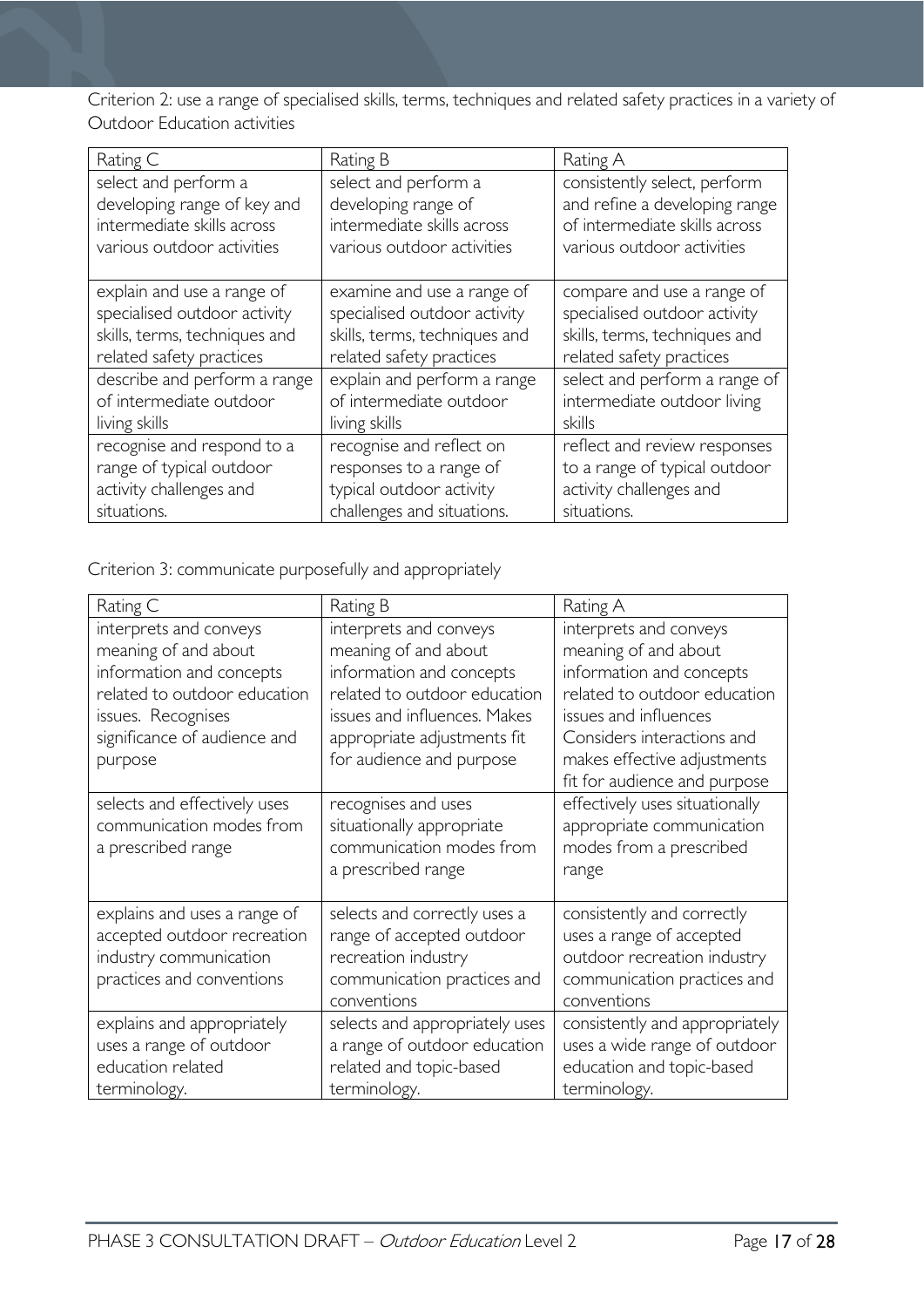Criterion 4: explain how outdoor experiences and industry best practice contribute to healthy individuals, communities and environments

| Rating C                          | Rating B                       | Rating A                       |
|-----------------------------------|--------------------------------|--------------------------------|
| review how outdoor                | compare how outdoor            | evaluate how outdoor           |
| experiences, living skills and    | experiences, living skills and | experiences, living skills and |
| industry best practice            | industry best practice         | industry best practice         |
| contribute towards healthy        | contribute towards healthy     | contribute towards healthy     |
| individuals, communities and      | individuals, communities and   | individuals, communities and   |
| environments                      | environments                   | environments                   |
| identify how making               | describe how making            | explain how making             |
| connections with others, the      | connections with others, the   | connections with others, the   |
| community and environment         | community and environment      | community and environment      |
| integrate with key aspects of     | integrate with key aspects of  | integrate with key aspects of  |
| physical and health literacy      | physical and health literacy   | physical and health literacy   |
| critical for our wellbeing        | critical for our wellbeing     | critical for our wellbeing     |
| recognise and demonstrate         | describe and demonstrate       | describe and consistently      |
| use of personal and outdoor       | use of personal and outdoor    | demonstrate use of personal    |
| activity goals to inform sound    | activity goals to inform sound | and outdoor activity goals to  |
| organisational, planning and      | organisational, planning and   | inform sound organisational,   |
| review practices                  | review practices               | planning and review practices  |
|                                   |                                |                                |
| use inquiry, problem solving      | use a range of inquiry,        | select and use a range of      |
| and reflective thinking skills to | problem solving and            | inquiry, problem solving and   |
| recognise and compare a           | reflective thinking skills to  | reflective thinking skills to  |
| range of health impacts of        | recognise and explain a range  | recognise and explain a range  |
| outdoor recreation activities.    | of health impacts of outdoor   | of health impacts of outdoor   |
|                                   | recreation activities.         | recreation activities.         |

Criterion 5: demonstrate understanding of group roles, attributes, dynamics and positive outdoor leadership practices

| Rating C                       | Rating B                       | Rating A                          |
|--------------------------------|--------------------------------|-----------------------------------|
| select and perform a           | select, perform and refine a   | consistently select, perform      |
| developing range of positive   | developing range of positive   | and refine a developing range     |
| outdoor leadership practices   | outdoor leadership practices   | of positive outdoor               |
|                                |                                | leadership practices              |
| recognise and describe typical | describe and compare typical   | discuss and evaluate typical      |
| impacts of individual and      | impacts of individual and      | impacts of individual and         |
| group characteristics and      | group characteristics and      | group characteristics and         |
| attributes                     | attributes                     | attributes                        |
| identify and describe          | describe and compare           | discuss and evaluate              |
| examples of how varying        | examples of how varying        | examples of how varying           |
| roles and settings impact      | roles and settings impact      | roles and settings impact         |
| group dynamics                 | group dynamics                 | group dynamics                    |
| describe and reflect on roles, | explain and reflect on roles,  | evaluate roles, responsibilities, |
| responsibilities, and examples | responsibilities, and examples | and use opportunities for         |
| of opportunities for actions   | of opportunities for actions   | actions to positively influence   |
| to positively influence a      | to positively influence a      | a group.                          |
| group.                         | group.                         |                                   |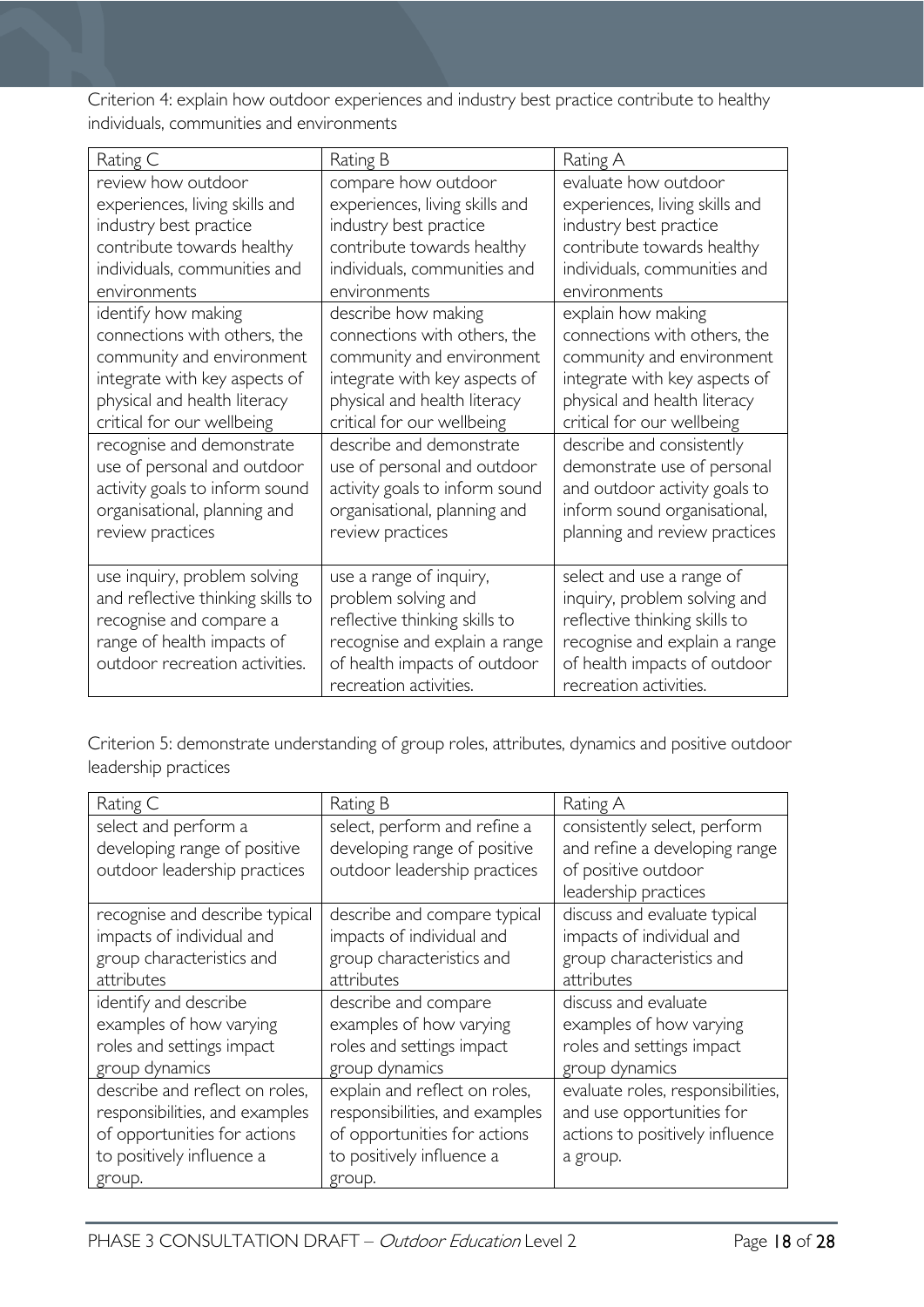Criterion 6: describe and apply an understanding of ecological literacy concepts (including conservation, sustainable practice and connection to natural environment)

| Rating C                                                                                                             | Rating B                                                                                                                             | Rating A                                                                                                                                |
|----------------------------------------------------------------------------------------------------------------------|--------------------------------------------------------------------------------------------------------------------------------------|-----------------------------------------------------------------------------------------------------------------------------------------|
| explain and use ecologically<br>sustainable practices in<br>outdoor activities                                       | recognise, explain and reflect<br>on conservation-based<br>practices, issues and<br>principles                                       | discuss, evaluate and reflect<br>on conservation-based<br>practices, issues and<br>principles                                           |
| evaluate and apply a range of<br>ecologically sustainable<br>practices matched to the<br>demands of various settings | evaluate and apply a range of<br>ecologically sustainable<br>practices matched to the<br>demands of various settings<br>and contexts | evaluate and describe a range<br>of ecologically sustainable<br>practices matched to the<br>demands of various settings<br>and contexts |
| identify and investigate a<br>contemporary ecological<br>issue impacting outdoor<br>professions                      | investigate and discuss a<br>contemporary ecological<br>issue impacting outdoor<br>professions                                       | investigate, describe and<br>evaluate a contemporary<br>ecological issue impacting<br>outdoor professions                               |
| recognise perspectives and<br>describe ways in which<br>people experience and relate<br>to the natural environment.  | examine perspectives and<br>describe ways in which<br>people experience and relate<br>to the natural environment.                    | examine perspectives and<br>explain ways in which people<br>experience and relate to the<br>natural environment.                        |

### <span id="page-18-0"></span>Quality Assurance

• This will be determined by TASC at time of accreditation.

# <span id="page-18-1"></span>Qualifications and Award Requirements

The final award will be determined by the Office of Tasmanian Assessment, Standards and Certification from 6 ratings.

The minimum requirements for an award in *Outdoor Education* Level 2 are as follows:

EXCEPTIONAL ACHIEVEMENT (EA) 5 'A' ratings, 1 'B' rating

HIGH ACHIEVEMENT (HA) 3 'A' ratings, 2 'B' ratings, 1 'C' rating

COMMENDABLE ACHIEVEMENT (CA) 3 'B' ratings, 3 'C' ratings

SATISFACTORY ACHIEVEMENT (SA) 5 'C' ratings

PRELIMINARY ACHIEVEMENT (PA) 3 'C' ratings

A learner who otherwise achieves the ratings for an SA (Satisfactory Achievement) award but who fails to show any evidence of achievement in one or more criteria ('z' notation) will be issued with a PA (Preliminary Achievement) award.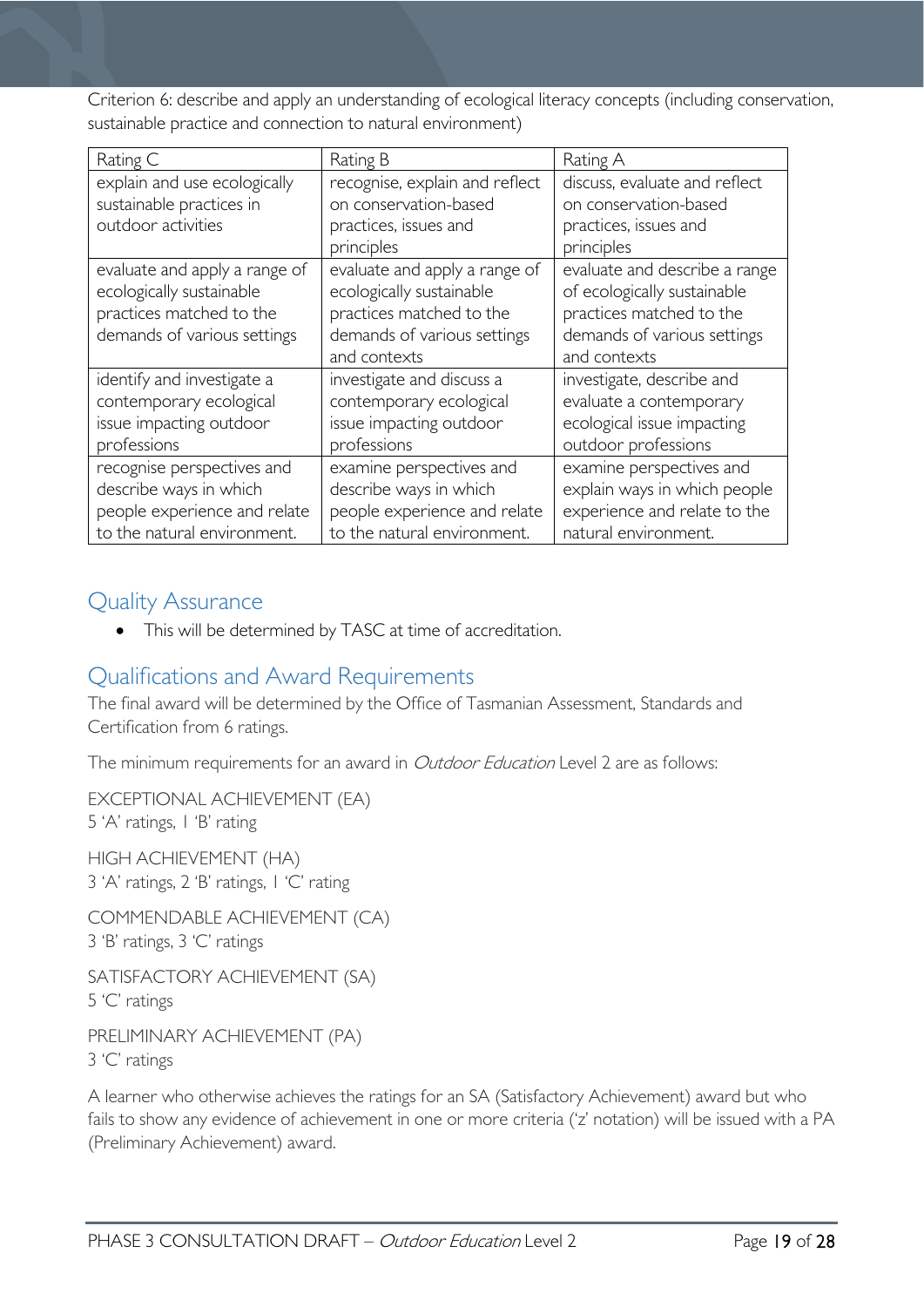### <span id="page-19-0"></span>Course Evaluation

• This will be confirmed by time of accreditation.

# <span id="page-19-1"></span>Course Developer

This course has been developed by the Department of Education's Years 9 to 12 Learning Unit in collaboration with Catholic Education Tasmania and Independent Schools Tasmania.

# <span id="page-19-2"></span>Accreditation and Version History

• Details to be determined by TASC at time of accreditation.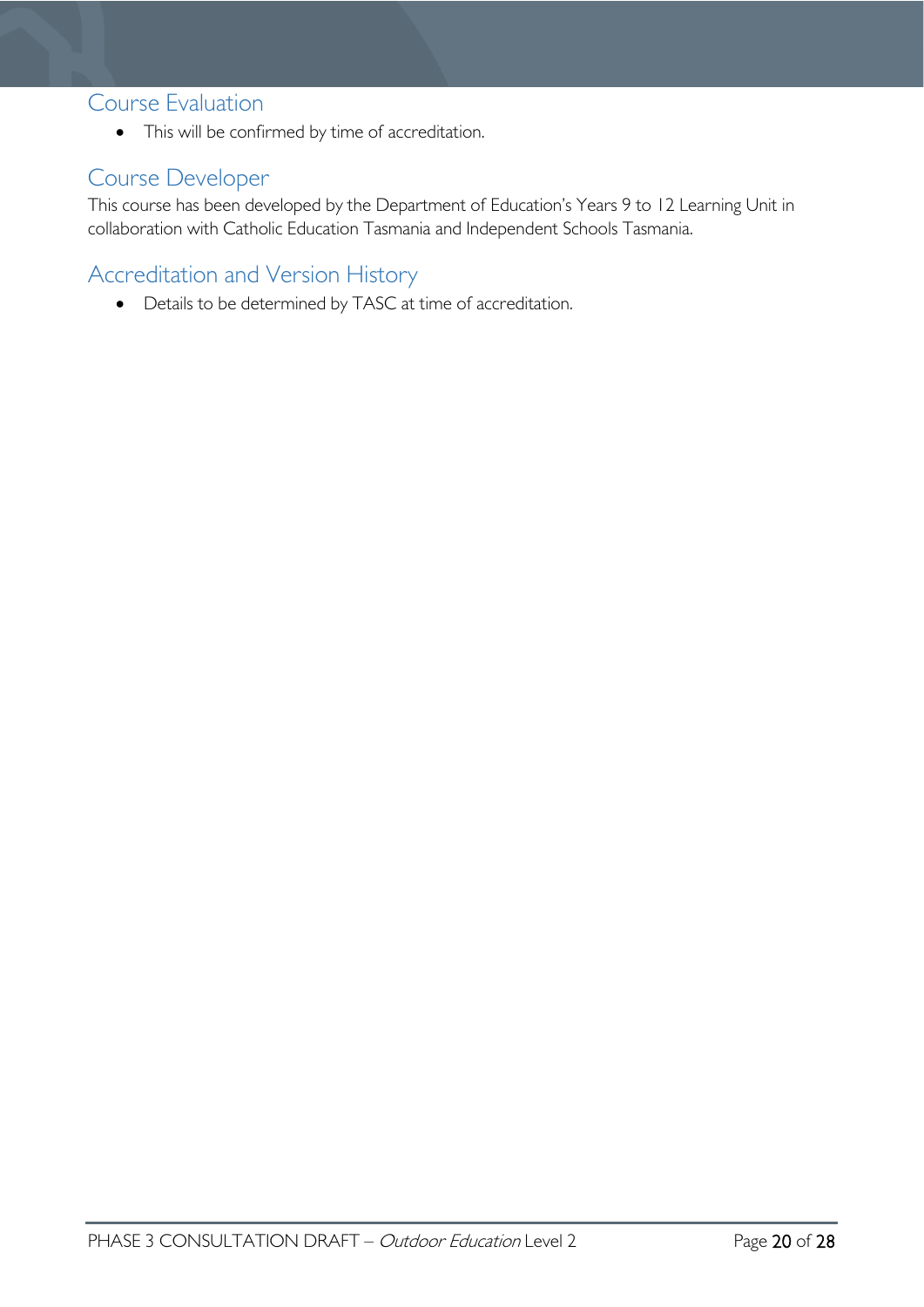# Appendix 1 - Line of Sight



<span id="page-20-0"></span>

| Learning Outcomes                                | Course         | Work           | Criteria       | Standards      | General                 |
|--------------------------------------------------|----------------|----------------|----------------|----------------|-------------------------|
|                                                  | Content        | Requirements   |                |                | Capabilities (GC)       |
| Demonstrate personal and social capability.      | Module 1, 2, 3 | Module 1, 2, 3 | C <sub>1</sub> | $E$ 1, 2, 3, 4 | GC:                     |
|                                                  |                |                |                |                | 挙                       |
| Discuss and apply outdoor knowledge and skills.  | Module 1, 2, 3 | Module 1, 2, 3 | C <sub>2</sub> | $E$ 1, 2, 3, 4 | GC:                     |
|                                                  |                |                |                |                | 国盟:(                    |
|                                                  |                |                |                |                | $\Rightarrow -$         |
| 3.<br>Communicate effectively.                   | Module 1, 2, 3 | Module 1, 2, 3 | C <sub>3</sub> | $E$ 1, 2, 3, 4 | GC:                     |
|                                                  |                |                |                |                | 国家的参                    |
|                                                  |                |                |                |                | —ี ∘ิ                   |
| 4.<br>Engage and reflect on outdoor experiences. | Module I       | Module         | C <sub>4</sub> | $E$ 1, 2, 3, 4 | GC:                     |
|                                                  |                |                |                |                | 国兴色泰                    |
|                                                  |                |                |                |                | $\mathbf{c}_\mathbf{D}$ |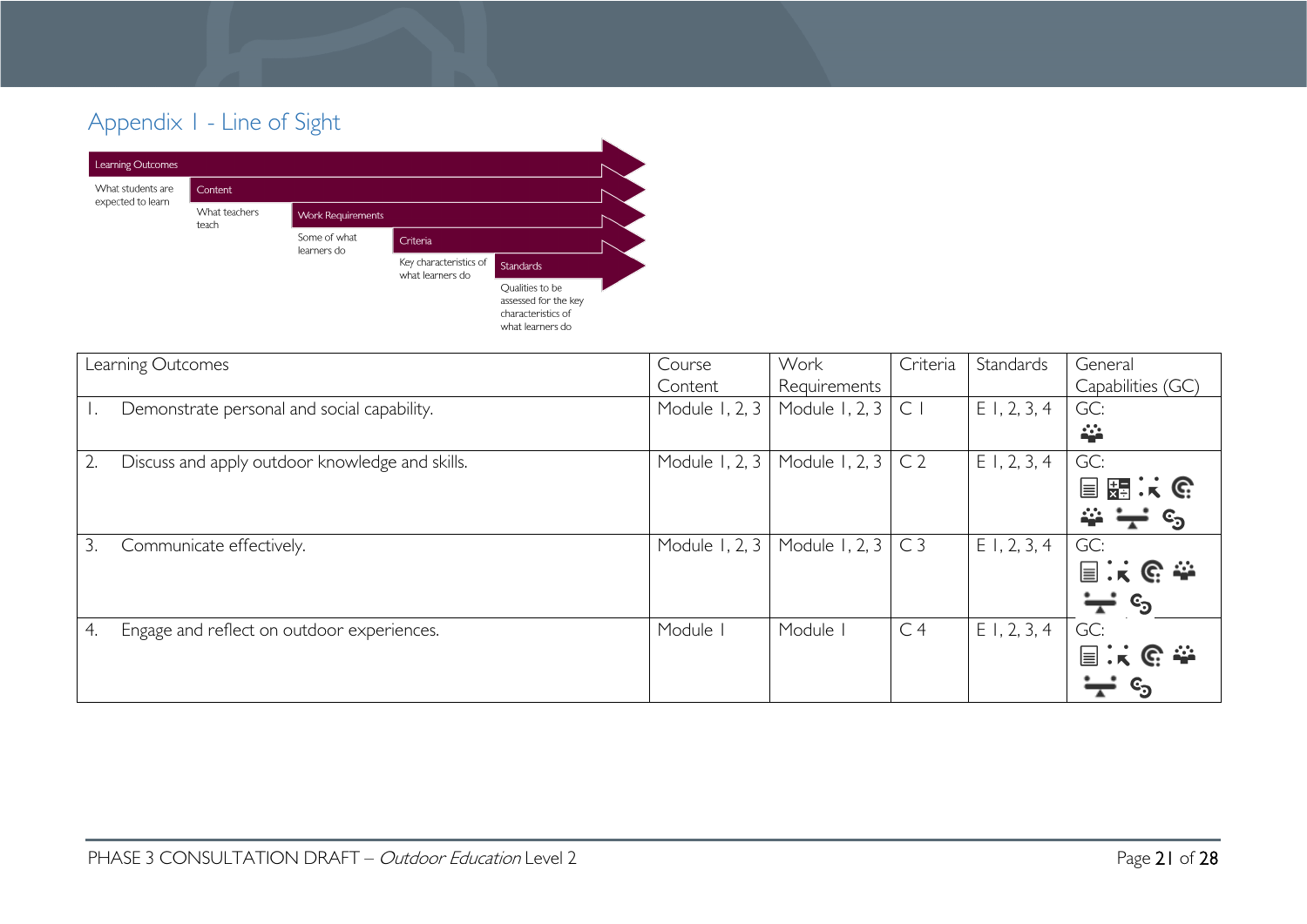|    | Examine and analyse group dynamics and leadership. | Module 2 | Module 2 | C <sub>5</sub> | E1, 2, 3, 4 | GC:                     |
|----|----------------------------------------------------|----------|----------|----------------|-------------|-------------------------|
|    |                                                    |          |          |                |             | 国民民泰                    |
|    |                                                    |          |          |                |             | $\mathbf{c}_\mathbf{D}$ |
| 6. | Explain and employ ecological literacy concepts.   | Module 3 | Module 3 | C <sub>6</sub> | E1, 2, 3, 4 | GC:                     |
|    |                                                    |          |          |                |             | 国民民泰                    |
|    |                                                    |          |          |                |             |                         |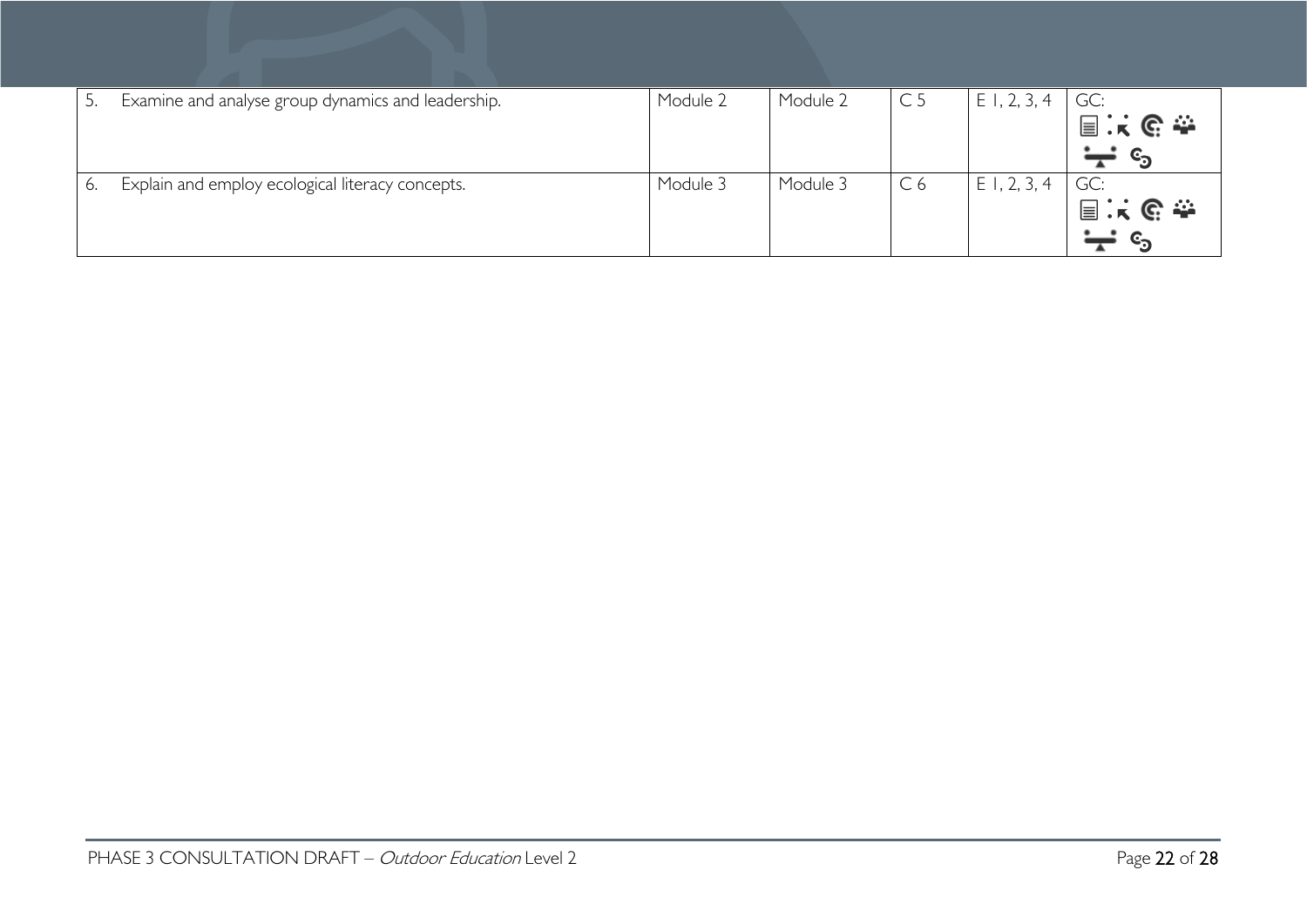# <span id="page-22-0"></span>Appendix 2 - Alignment to Curriculum Frameworks

There are no statements of national standards or frameworks relevant to this course.

# <span id="page-22-1"></span>Appendix 3 - Work Requirements

<span id="page-22-2"></span>Module 1 Work Requirements Specifications

Focus Area: Professional Studies Title of Work Requirement: Outdoor Experiences 2 – Reflective Journal Mode /Format: Digital Folio Learning Outcomes: 1,2,3,4 Description:

The Digital Folio is a developing record of evidence gathered and organised during the course of the year of study. It will feature all work requirements and any other items deemed appropriate by the learner and/ or teacher. Providers and learners will have agency in deciding on the products and mechanisms used to gather, store and share the recorded information. The Reflective Journal will feature personal observations, connections and responses to practical activity sessions along with periodic review and summaries.

#### Size: 4-6 hours.

Timing: Learners should spend 10-15 minutes after each session and a 20-30 minutes review and summary every 4 weeks.

#### External agencies:

Practical experiences should include visits to a range of teacher selected centre based activities Relevant Criterion/criteria: 1, 2, 3, and 4.

#### <span id="page-22-3"></span>Module 2 Work Requirements Specifications

#### Focus Area: Professional Studies

Title of Work Requirement: Personal Social and Interpersonal Development 2 - Group Project Mode /Format: Product Pitch Learning Outcomes: 1,2,3,5

#### Description:

The Group Project will involve working collaboratively to identify key features and present a pitch highlighting ways Outdoor Education helps to develop a range of interpersonal skills that are transferable across workplaces. The final product will be of 1-3 minutes duration. The mode of presentation will be chosen by learners but must be digitally recorded and stored in the Folio. Providers and learners will have agency in deciding on the products and mechanisms used to gather, store and share the recorded information.

#### Size: 3-5 hours.

Timing: This is a culminating task for this unit

#### External agencies:

The chosen activity may involve external agencies Relevant Criterion/criteria: 1, 2, 3, and 5.

Focus Area: Professional Studies Title of Work Requirement: Outdoor Skills and Technical Knowledge 2 - Individual Project Mode /Format: Product Learning Outcomes: 1,2,3,5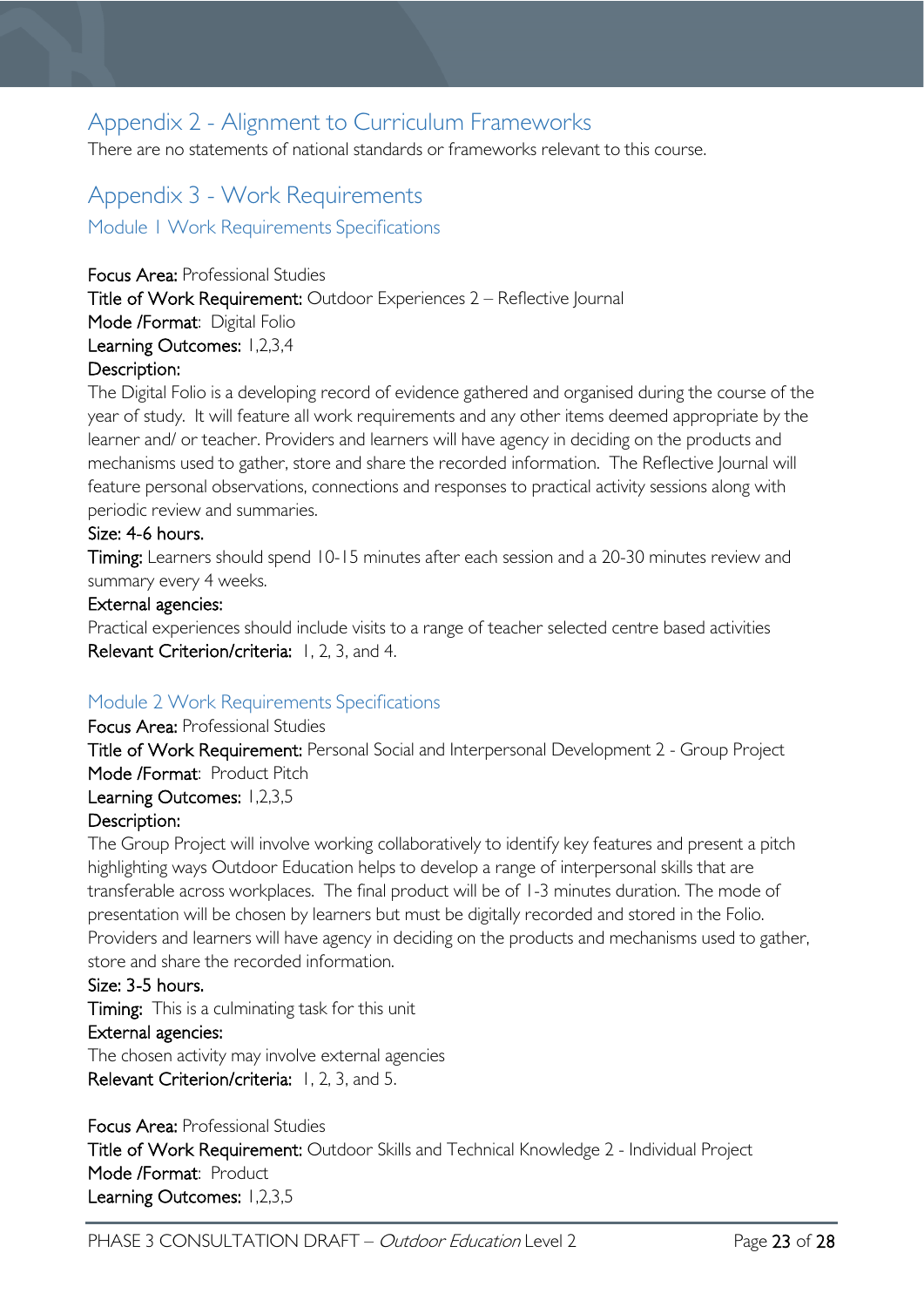#### Description:

The Individual Planning Project will involve creation of a product to show professional standards and expectations in planning considerations in response to a teacher generated excursion/activity scenario. The final product mode of presentation will be chosen by learners but must be digitally recorded and stored in the Folio. Providers and learners will have agency in deciding on the tools and mechanisms used to gather, store and share the recorded information.

#### Size: 3-5 hours.

Timing: This is a culminating task for this unit

#### External agencies:

The chosen activity may involve external agencies Relevant Criterion/criteria: 1, 2, 3, and 5.

Focus Area: Professional Studies

Title of Work Requirement: Outdoor Living Skills 2 – Reflective Journal

Mode /Format: Digital Folio

Learning Outcomes: 1,2,3,5

Description: The Reflective Journal will feature personal observations, connections and responses to practical activity sessions along with periodic review and summaries. Teacher review and feedback would typically follow these cycles.

#### Size: 2-3 hours.

#### Timing:

Learners should spend 10-15 minutes on reflection and recording after each session. A final more rigorous review preceded by class debriefing and review discussion at the end of the unit would be expected.

External agencies: Bushcraft experiences may involve external agencies and/or venues Relevant Criterion/criteria: 1,2,3,5

#### <span id="page-23-0"></span>Module 3 Work Requirements Specifications

#### Focus Area: Professional Studies

Title of Work Requirement: Sustainable Practice and Ecotourism 2 - Investigation

### Mode /Format: Case Study

#### Learning Outcomes: 1,2,3,6

#### Description:

Learners will undertake a group/individual case study and report on a Local/Regional/State level situation. The case study report will involve investigation of a specific activity/ activity group and/or current or emerging ecotourism related issue and be followed by critical thinking and collaboration to produce and share an industry aligned design solution

The final product will be a report. The mode of presentation will be chosen by learners but must be digitally recorded and stored in the Folio. Providers and learners will have agency in deciding on the products and mechanisms used to gather, store and share the recorded information.

#### Size: 3-5 hours.

Timing: This is a culminating task for this unit

#### External agencies:

The chosen activity may involve external agencies

Relevant Criterion/criteria: 1, 2, 3, and 6.

Focus Area: Professional Studies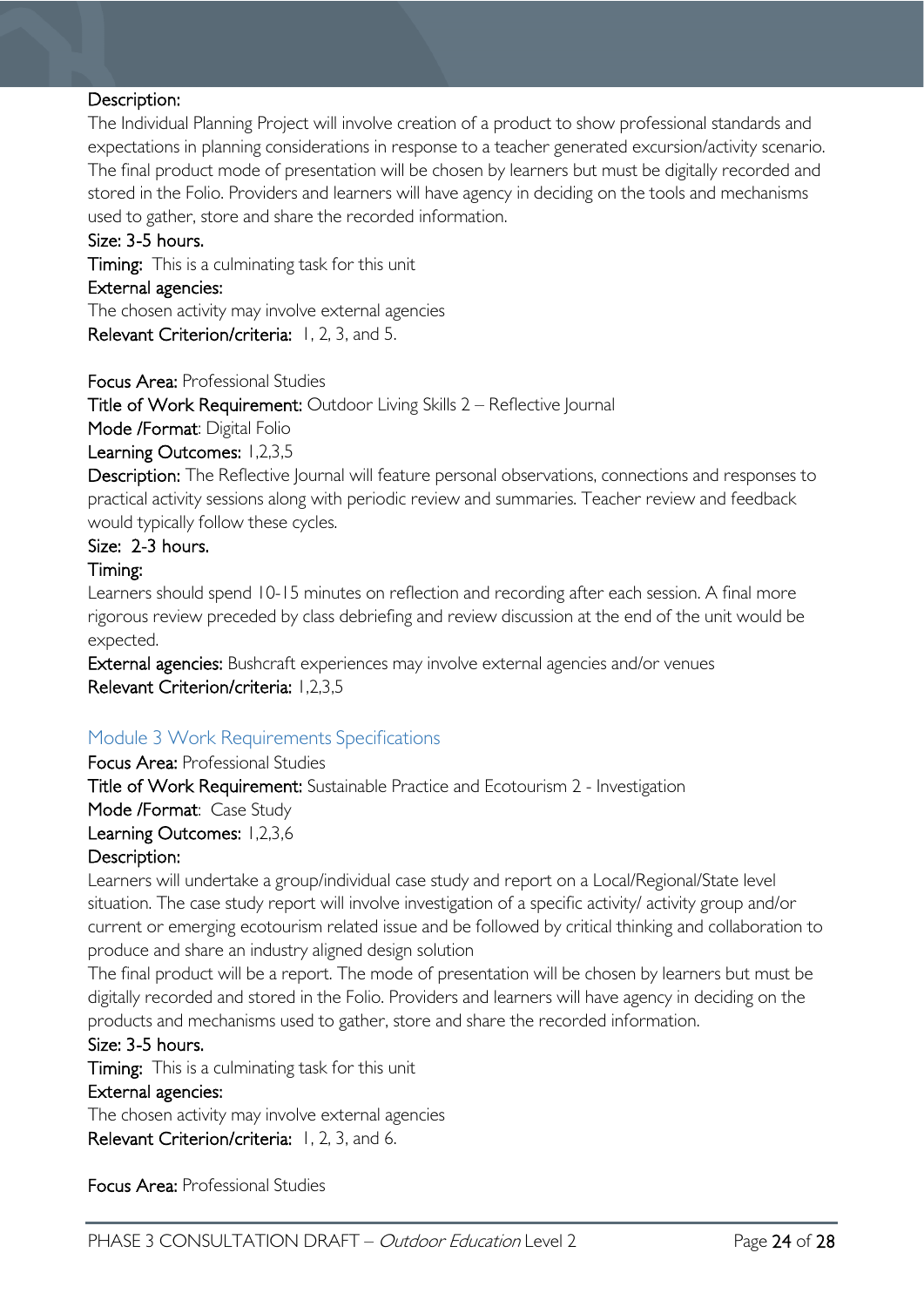#### Title of Work Requirement: Outdoor Industry Connections 2 - Group Task

Mode /Format: Group Presentation

#### Learning Outcomes: 1,2,3,6

#### Description:

Learners will undertake a group task to explore professional roles, research and present information on entry requirements and pathways for frontline roles in one of Defence Force,

Police, Fire, Ambulance, or SES. Identify and describe the connections where Outdoor Education experiences can help to develop and prepare people for this role and other professional occupations. The final product will be a 3-5 minute presentation. The mode of presentation will be chosen by learners but must be digitally recorded and stored in the Folio. Providers and learners will have agency in deciding on the products and mechanisms used to gather, store and share the recorded information. Size: 2-3 hours.

Timing: This is a culminating task for this unit

#### External agencies:

The chosen activity may involve external agencies Relevant Criterion/criteria: 1, 2, 3, and 6.

Focus Area: Professional Studies

Title of Work Requirement: Outdoor (Specialisation)2 - Review

Mode /Format: Exhibition/Presentation

Learning Outcomes: 1,2,3,6

#### Description:

Learners will explore professional/industry options related to their chosen specialist activity. Review industry connections, trends, issues and identify current and potential opportunities. The final product will be a 3 minute exhibition style presentation. The mode of presentation will be chosen by learners but must be digitally recorded and stored in the Folio. Providers and learners will have agency in deciding on the products and mechanisms used to gather, store and share the recorded information.

#### Size: 2-3 hours.

**Timing:** This is a culminating task for this unit External agencies: The chosen activity may involve external agencies

<span id="page-24-0"></span>Relevant Criterion/criteria: 1, 2, 3, and 6.

# Appendix 4 – General Capabilities and Cross-Curriculum Priorities

Learning across the curriculum content, including the cross-curriculum priorities and general capabilities, assists students to achieve the broad learning outcomes defined in the Alice Springs (Mparntwe) Education Declaration (December 2019).

General Capabilities:

The general capabilities play a significant role in the Australian Curriculum in equipping young Australians to live and work successfully in the twenty-first century.

In the Australian Curriculum, capability encompasses knowledge, skills, behaviours and dispositions. Students develop capability when they apply knowledge and skills confidently, effectively and appropriately in complex and changing circumstances, in their learning at school and in their lives outside school.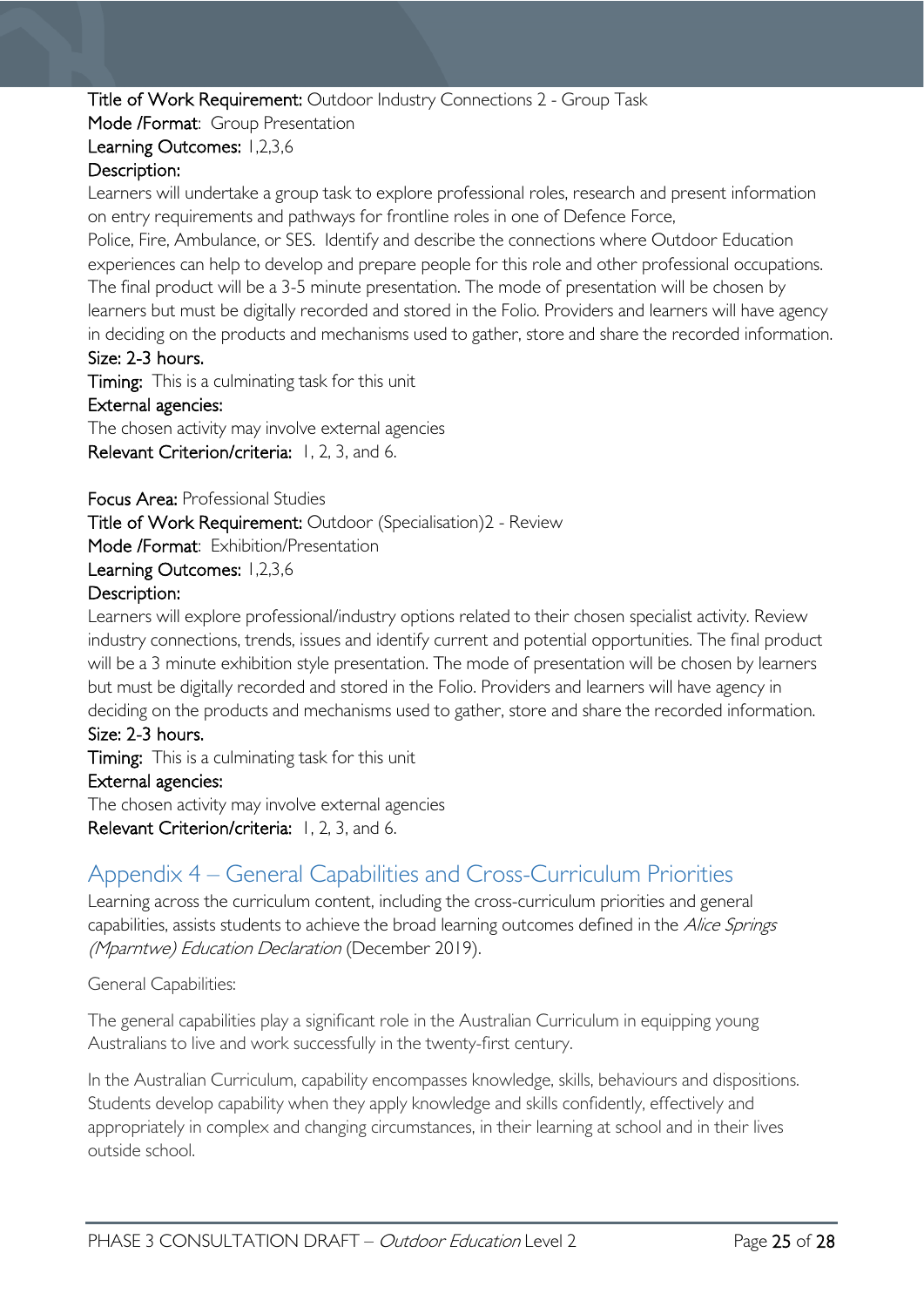The general capabilities include:

- Critical and creative thinking  $\epsilon$
- Ethical understanding  $\div$
- Information and communication technology capability  $\cdot \star$
- Intercultural understanding  $\epsilon_3$
- Literacy  $\blacksquare$
- Numeracy
- Personal and social capability  $\ddot{\ddot{\bullet}}$

#### Cross-Curriculum Priorities:

Cross-curriculum priorities enable students to develop understanding about and address the contemporary issues they face, for their own benefit and for the benefit of Australia as a whole. The priorities provide national, regional and global dimensions which will enrich the curriculum through development of considered and focused content that fits naturally within learning areas. Incorporation of the priorities will encourage conversations between students, teachers and the wider community.

The cross-curriculum priorities include:

- Aboriginal and Torres Strait Islander Histories and Cultures  $\mathcal$
- Asia and Australia's Engagement with Asia **AA**
- Sustainability  $\triangleleft$

# <span id="page-25-0"></span>Appendix 5 – Glossary

o A central glossary will be added to the final draft of the course for consultation.

# <span id="page-25-1"></span>Appendix 6 - Outdoor Education: Guidelines for Practical Activities

General advice:

- In the initial stage of planning for learners to undertake any outdoor recreation activity, particularly those occurring off-campus, providers must check the most recent information on safety and best practice as outlined in the Outdoor Council of Australia - Australian Adventure Activity Standard and associated Good Practice Guides – refer: [https://australianaas.org.au//](https://australianaas.org.au/)
- Providers must also check the requirements of their sector  $-$  eg. DoE providers must ensure that they follow the [Procedures for Planning Off Campus Activities](https://tasedu.sharepoint.com/sites/intranet/Document%20Centre/Procedures-for-Planning-Off-Campus-Activities.PDF)

<span id="page-25-2"></span>Recommended Outdoor Activities List (draft version)

| <b>Activity Category</b> | Level $1,2$ , and $3$ | Level 2 and 3       | Level 3 only        |
|--------------------------|-----------------------|---------------------|---------------------|
|                          | Recommended           | could also consider | could also consider |
|                          | <b>Activities</b>     |                     |                     |
| Boating and Sailing      | dinghy and catamaran  | stand up boarding   |                     |
|                          | sailing               |                     |                     |
|                          | board sailing         |                     |                     |
|                          | keel boats and multi  |                     |                     |
|                          | hull.                 |                     |                     |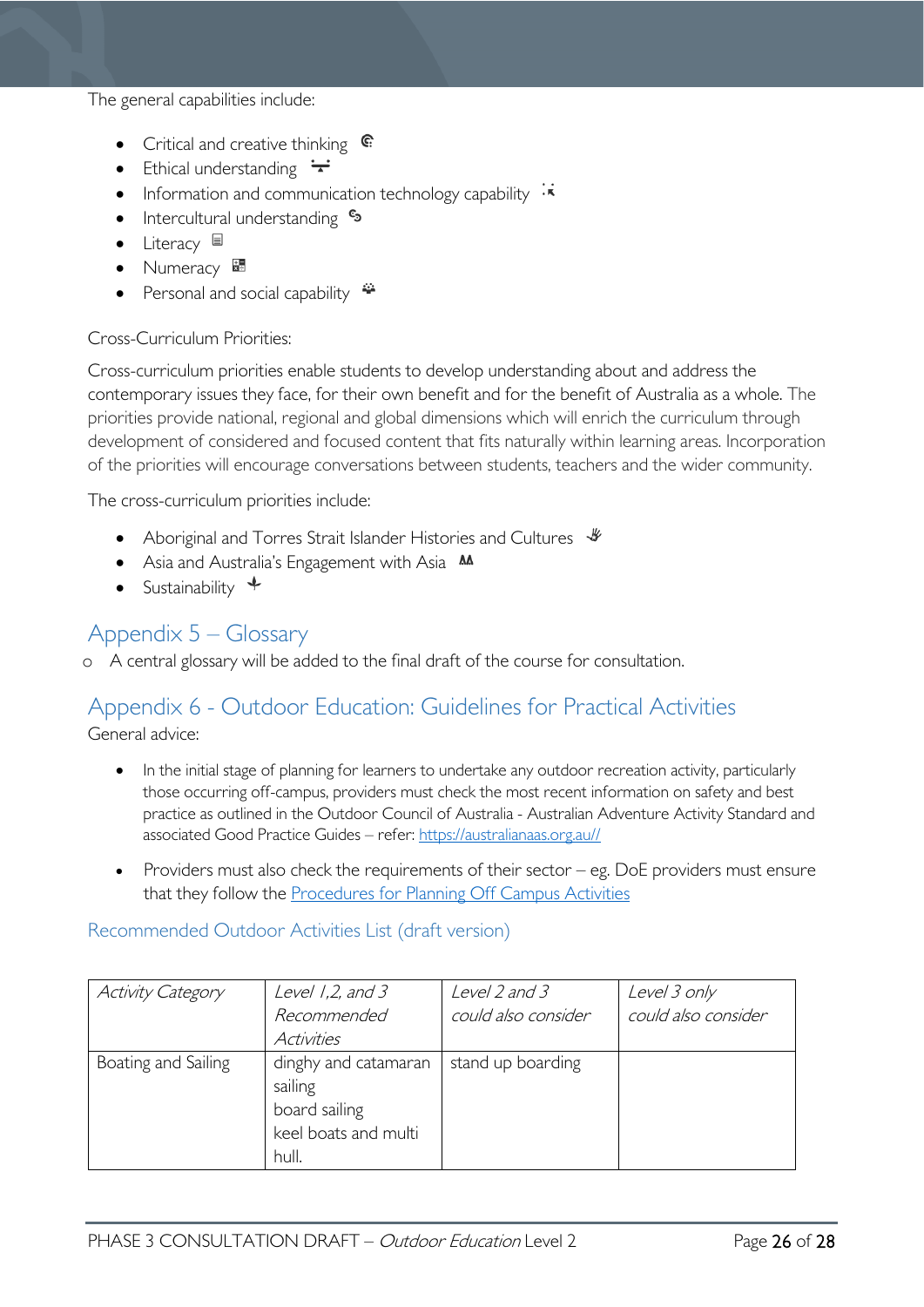| <b>Activity Category</b> | Level $1,2$ , and $3$   | Level 2 and 3          | Level 3 only        |
|--------------------------|-------------------------|------------------------|---------------------|
|                          | Recommended             | could also consider    | could also consider |
|                          | Activities              |                        |                     |
| Bushwalking              | short and day coastal   | day coastal walks      |                     |
|                          | walks                   | (including             |                     |
|                          | short or day alpine     | coasteneering)         |                     |
|                          | walks.                  | day winter walks       |                     |
| Camping                  | residential and base    | coastal camps          |                     |
|                          | camps                   | alpine camping         |                     |
|                          | overnight camps.        | snow camping           |                     |
| Enclosed and coastal     | stand up paddleboard    | day sea kayaking       |                     |
| waters paddle craft      | surf kayaking (seas     | multiday sea kayaking  |                     |
|                          | and surf less than I    |                        |                     |
|                          | metre.)                 |                        |                     |
|                          | part/single day sea     |                        |                     |
|                          | kayaking                |                        |                     |
| Caving                   | horizontal caving       | horizontal caving      |                     |
|                          | which could involve     | which involves         |                     |
|                          | crawling through        | crawling through       |                     |
|                          | narrow openings, and    | narrow openings,       |                     |
|                          | climbing up and down    | fording streams and    |                     |
|                          | short rock faces.       | climbing up and down   |                     |
|                          |                         | short rock faces       |                     |
|                          |                         | vertical caving which  |                     |
|                          |                         | involves the use of    |                     |
|                          |                         | ropes or ladders to    |                     |
|                          |                         | ascend or descend      |                     |
|                          |                         | vertical drops known   |                     |
|                          |                         | as 'pitches'           |                     |
| Cycling                  | cycling                 | track cycling          |                     |
|                          | cycle touring           | downhill               |                     |
|                          | mountain biking         |                        |                     |
| Diving                   | snorkelling             | <b>SCUBA</b>           |                     |
|                          | free diving.            |                        |                     |
| Fishing                  | land based              | fly fishing            |                     |
|                          | freshwater angling      |                        |                     |
|                          | land based saltwater    |                        |                     |
|                          | angling                 |                        |                     |
| Inland water paddle      | canoeing or kayaking    | multiday               |                     |
| craft                    | up to river grade two   | canoeing/kayaking      |                     |
|                          | water levels            |                        |                     |
| Orienteering             | orienteering activities | challenging courses in |                     |
|                          | local courses           | bush environments      |                     |
|                          | courses in bush         | geocaching             |                     |
|                          | environments            |                        |                     |